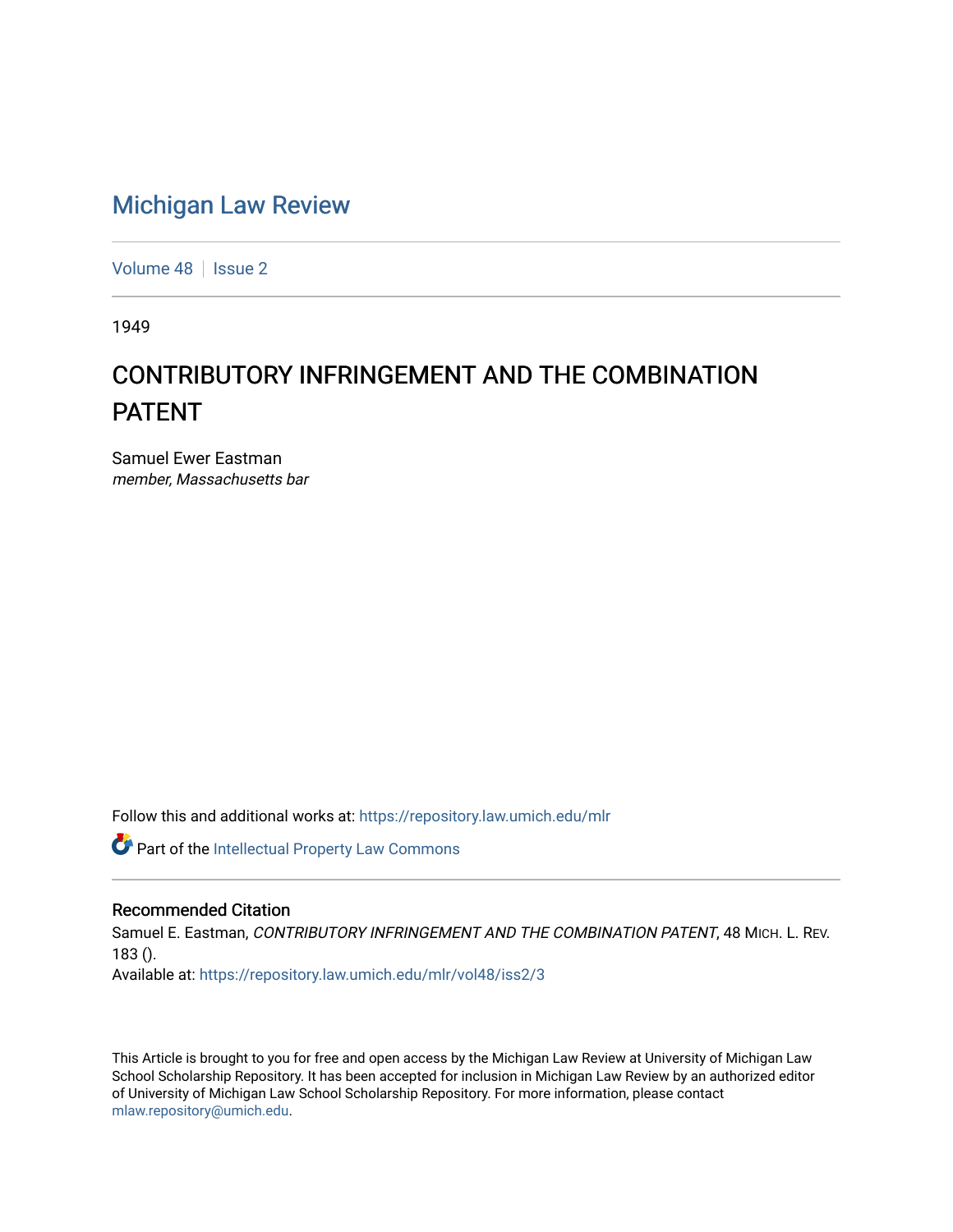# CONTRIBUTORY INFRINGEMENT AND THE COMBINATION PATENT

A REcoGNITION OF MoNOPOLY IN UNPATENTED ELEMENTS CREATED BY COMBINATION PATENT ENFORCEMENT

# *Samuel Ewer Eastman\**

#### **INTRODUCTION**

T HE RIGHT OF ACTION for contributory infringement of a patent was forged by judicial legislation, and, as limited and subjected to opposing rules of law, has been tempered by that same process. The history is exemplary of the control over society exercisable by the courts according to their own individual economic outlook.

In tracing this history, buying agreements, price-fixing, agreements not to deal in the goods of a competitor, conspiracies to restrain trade through licensing, and other business arrangements subject to scrutiny under the anti-trust laws will be dealt with only incidentally.<sup>1</sup> It is not possible to deal only with combination patent cases in presenting a fair and accurate record of what has transpired. But since that patent was instrumental in giving rise to the doctrine of contributory infringement, and has consequently suffered the most in its limitation, it will receive predominate treatment.

While "a grant of monopoly is an exception to the general law against restraints in trade and as such exception the patent privilege should be construed strictly,"2 only unreasonable restraints of trade are illegal.<sup>3</sup> The distinction between "bad monopoly," connoting all that is evil and ruthless in modern business, and "good monopoly," less than an unreasonable restraint, and the common law background peculiar to each.<sup>4</sup> should constantly be borne in mind.

As the fundamental worth of a plan for rewarding inventors has

,. B.S.E., Princeton University; L.L.B., Harvard University; member, Massachusetts bar.-Ed.

<sup>3</sup>The rule of reason under §2 of the Sherman Act. Standard Oil Co. of N.J. v. United States, 221 U.S. 1, 31 S.Ct. 502 (1911).

<sup>4</sup>For an outline of the common law background of the patent system see the dissent of Justice Burton in United States v. Line Material Co., 333 U.S. 287, 68 S.Ct. 550 (1948).

<sup>&</sup>lt;sup>1</sup> For a more complete treatment of limitations on "user" see Woon, PATENTS AND ANTI-TnusT LAws 74-95 (1942).

<sup>2</sup>Brief of the United States as Amicus Curiae in General Talking Pictures Corp. v. Western Electric Co., 304 U.S. 175, 58 S.Ct. 849 (1938), 305 U.S. 124, 59 S.Ct. 116 (1938); rehearing den. 305 U.S. 675, 59 S.Ct. 355 (1939); OPPENHEIM, CASES ON FEDERAL ANTI-TRUST LAWS 71-80 (1947) (discussion of the nature of monopoly and competition emphasizing degrees of each).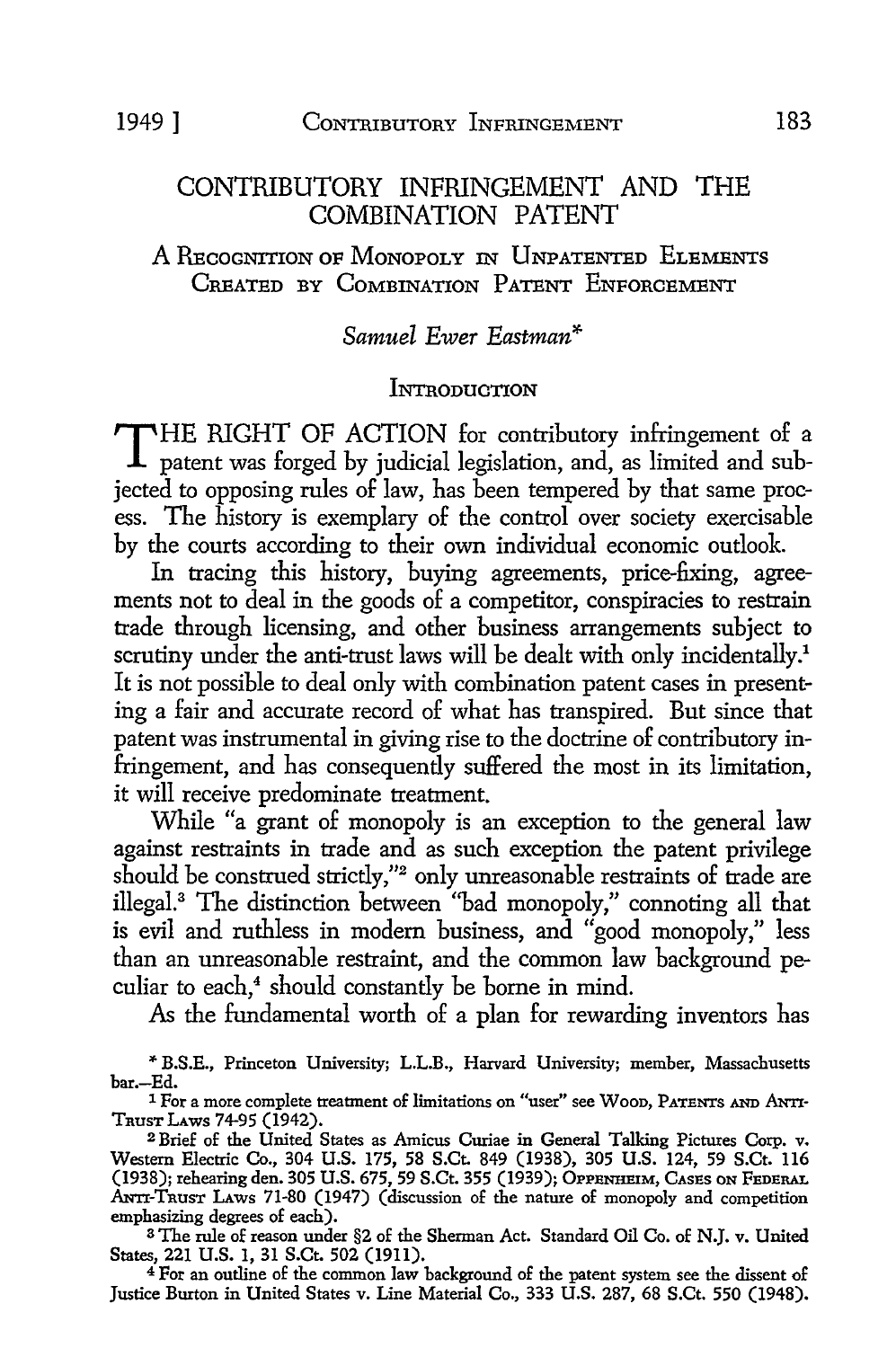184 MICHIGAN LAW REVIEW [Vol. 48

been assumed, it must be recognized that the combination patent is, when issued by the Patent Office or upheld by the courts, properly the subject of invention and rightly to be accorded its special position consistent with the common weal.

I

THE GOLDEN ERA: WALLACE V. HOLMES (1871) TO MOTION PICTURE PATENTS CO. v. UNIVERSAL FILM MFG. CO. (1917)

The complete embodiment of the patentee's express monopoly provides that "every patent shall contain ... a grant to the patentee ... the exclusive right to make, use, and vend the invention or discovery  $\dots$ ."<sup>5</sup> Whether the exclusive right to make, use, and vend for seventeen years is regarded as a species of incorporeal property,<sup>6</sup> or "... a privilege which is conditioned by a public purpose."<sup>7</sup> it is generally conceded that an unlicensed appropriation of the right or privilege is a tort, analogous to trespass or trespass on the case, and, in the jargon of the patent law, an infringement. As those who participate in a trespass or aid and abet in its commission are jointly and severally liable,<sup>8</sup> it was early determined that those who gave "intentional aid or co-operation in transactions, which collectively constitute complete infringement"9 should be liable equally with the ultimate infringer.

Partial infringement of a patent has never been actionable in the United States,1° but, from its inception, contributory infringement was actionable in the absence of an affirmative showing of collusive circumstances. It was thus distinguishable from joint infringement, recovery under which would be denied in the absence of conspiracy, even though it could be shown the defendant constructed an element of the patented combination with the intent that his successor should complete the invention and infringe.<sup>11</sup>

In 1865, U.S. patent No. 49984 was granted to Michael H. Collins for an "improvement in lamps." The patentee did not claim the burner as new, as presumably he might have, but rather claimed it

<sup>5</sup>46 Stat. L. 376 (1930) §4884, 35 U.S.C.A. (1940) §40.

<sup>6</sup>OPPENHEIM, CAsEs ON FEDERAL ANTI-TRUST LAws 470 (1947).

<sup>7</sup>Justice Douglas in the Mercoid Corp. v. Mid-Continent Investment Co., 320 U.S. 661 at 666, 64 S.Ct. 268 (1944).

<sup>8</sup> TORTS RESTATEMENT, §875 (1939). Mathews, "Contributory Infringement and the Mercoid Case," 27 J. PAT. OFF. Soc. 260 (1945).

<sup>9</sup>3 WALKER, PATENTS, Deller's ed., §507, p. 1764 (1937).

<sup>10</sup> Thomas, "The Law of Contributory Infringement," 21 J. PAT. OFF. Soc. 8ll (1939). 11 Roberts, "Contributory Infringements of Patent Rights," 12 HAnv. L. REv. 35 (1898).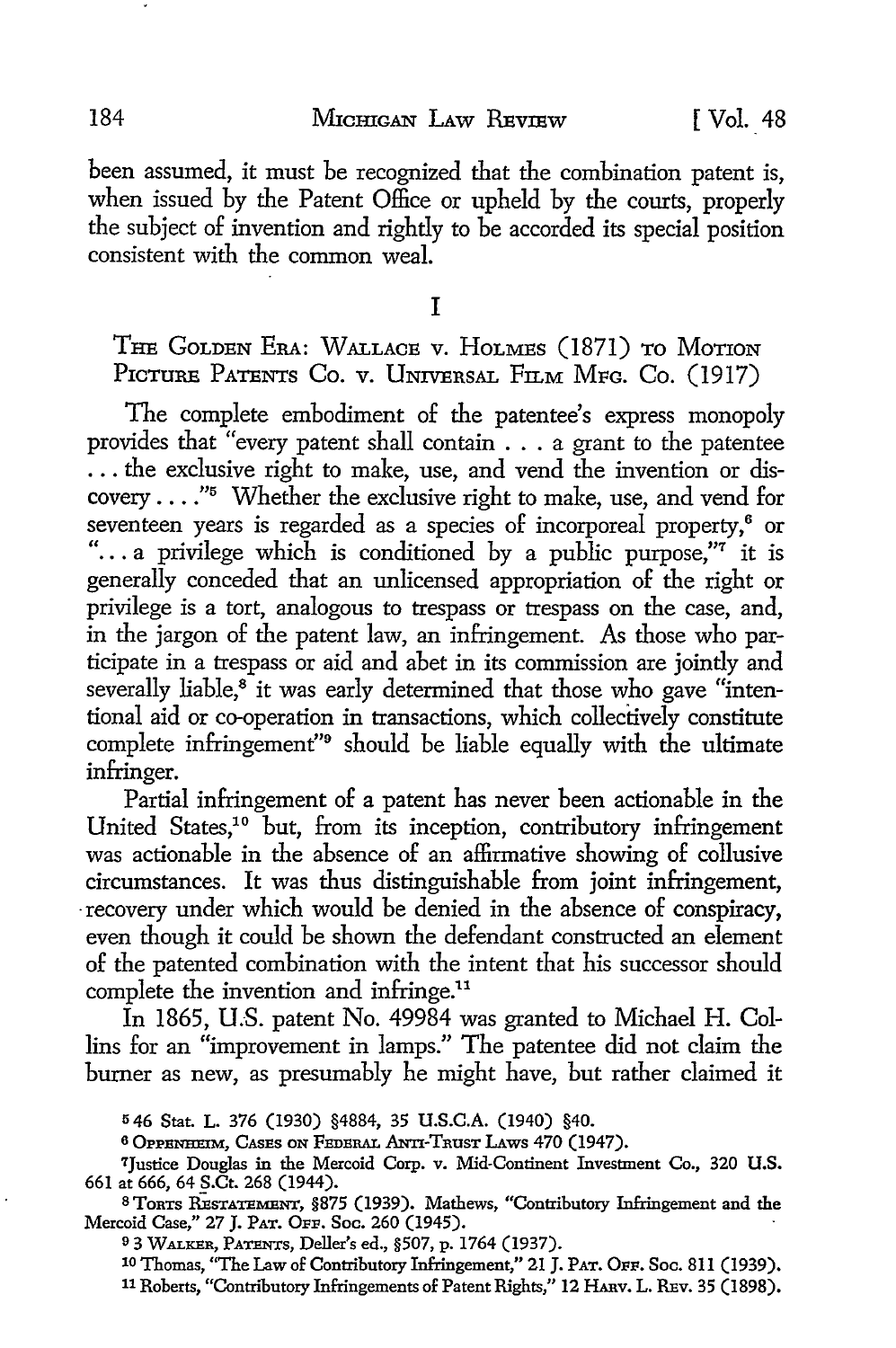in combination with a chimney.<sup>12</sup> In 1871, the assignee brought an action in the Circuit Court for the District of Connecticut<sup>13</sup> alleging that the defendant, a lamp manufacturer, was making burners which, by the application of the doctrine of equivalents,<sup>14</sup> were similar in construction to those of the plaintiff. The defendant made only the burner, "leaving the purchaser to supply the chimney." To avoid driving the plaintiff to the task of searching out the individual purchasers who actually placed the chimneys on the burners, " $\ldots$  a consequence which, considering the small value of each separate lamp, and the trouble and expense of prosecution, would make the complainants helpless and remediless," $15$  the court, speaking through  $\tilde{I}$ udge Woodruff, granted relief and established the doctrine of contributory infringement. Neither defense of the defendant, first, that they sold only the burners and, even if done with knowledge, there was no infringement by them, and, second, that the user of less than all the elements of a combination even to produce the same result was not an infringer,<sup>16</sup> was allowed to prevail. The necessary concert was found by inference, for "every sale by the defendant was an invitation to purchase a chimney," usually available in the same store, and hence ultimately resulted in an infringement. Defendant's manufacture had no independent use of its own outside the combination.

Later cases served to define more clearly the limits of the new tort in its application to specific situations. Thus it was held the plaintiff must show intent to contribute to the infringement<sup>17</sup> and that an infringement did occur by a party to whom defendant furnished parts or materials.18 If the article furnished had no other use, the requisite

12"... the patentee, in his specifications and claim, instead of claiming the burner as new, and securing the exclusive right in respect to that, has claimed it in combination with a chimney, and must stand by his patent under that construction." Wallace v. Holmes (D.C. Conn. 1871) F. Cas. No. 17,100.

13Wallace v. Holmes, (D.C. Conn. 1871) F. Cas. No. 17,100.

14 "The accepted rubric is that to be an 'equivalent' the infringement must attain 'substantially the same result in substantially the same way.'" Judge Learned Hand in Royal Typewriter Co. v. Remington Rand, Inc., (C.C.A. 2nd, 1948) 168 F. 2d 691 at 692.

15 Wallace v. Holmes (D.C. Conn. 1871) F. Cas. No. 17,100.

16 Where a patent is for a combination merely, it is not infringed by one who uses one or more of the parts, but not all, to produce the same results, either by themselves, or by the aid of other devices. Prouty v. Draper, 16 Pet. (41 U.S.) 336 (1864).

17 Saxe v. Hammond, (C.C. Mass. 1875) F. Cas. No. 12,411 (recovery denied where plaintiff fails to show defendant's fans sold for use in plaintiff's organ). Accord: Keystone Bridge Co. v. Phoenix Iron Co., (C.C. Pa. 1872) F. Cas. No. 7751; General Electric Co. v. Sutter, (Pa. 1911) 186 F. 637.

18 R.C.A. v. Andrea, (C.C.A. 2d, 1937) 90 F. (2d) 612 (recovery allowed where defendant sold unassembled parts the only reasonable inference being that purchaser would assemble and thus infringe). An interesting case is Fehr v. Activated Sludge Co., (C.C.A. 7th, 1936) 84 F. (2d) 948 where a contractor was held liable for installation of a patented process which infringed if the plant ever operated before the expiration of the patent.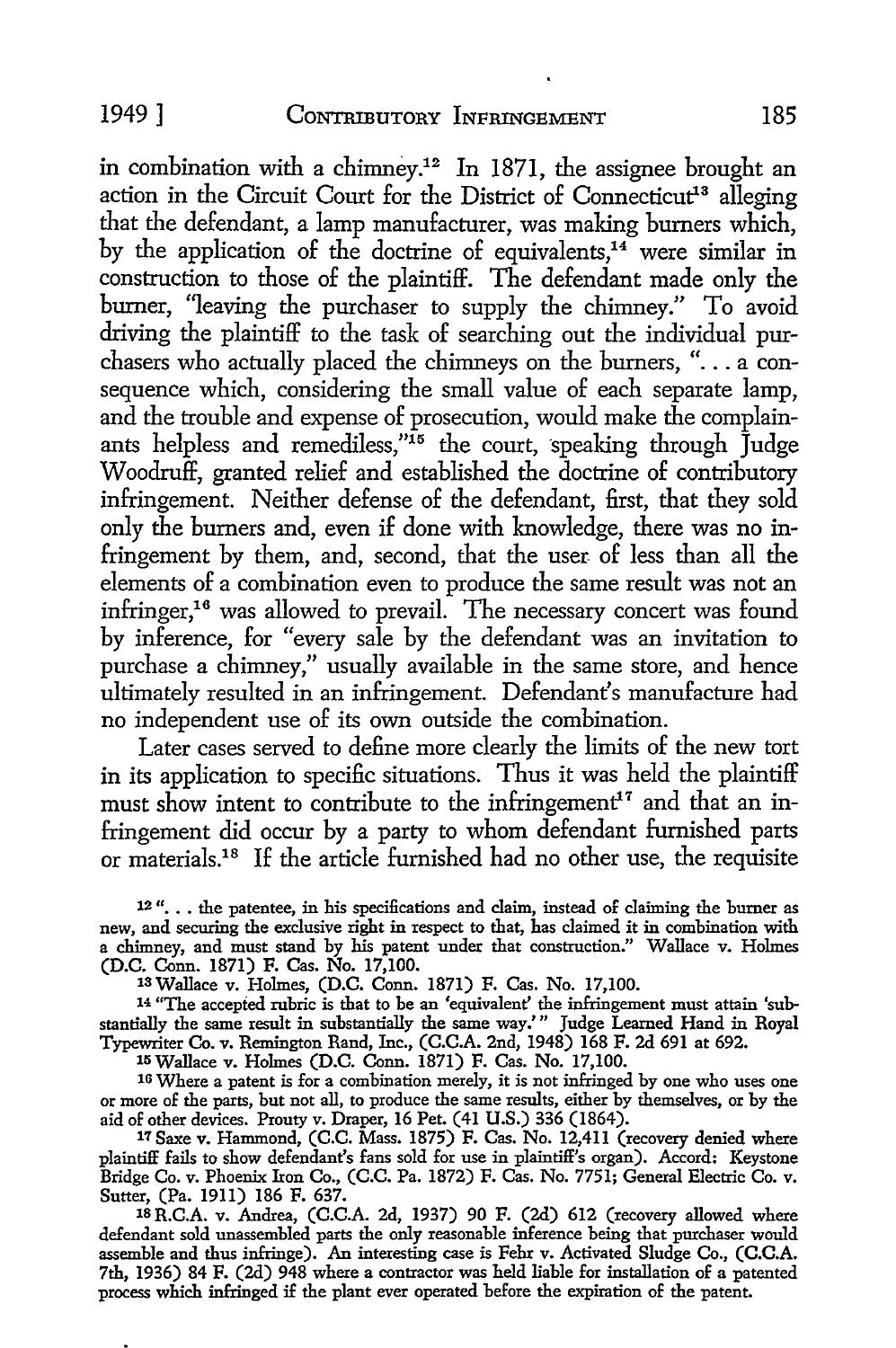intent was presumed, the defendant having the benefit of the doubt where other inferences were equally reasonable.<sup>19</sup> Materiality of the article to the practice of the invention was always considered,<sup>20</sup> but the mere fact that it was one common to commerce was not controlling.21 The purchaser of the combination had an implied license to make necessary repairs<sup>22</sup> which amounted to less than a "reconstruction" of the combination,<sup>23</sup> and one furnishing repair or replacement articles was not a contributory infringer.

To round out the background of the doctrine, two extreme cases, *American Cotton Tie Co. v. McCready,24* and *Henry v. A.* B. *Dick Co.,* 25 should be considered. While not directly concerned with the judicial sanction accorded the combination patent, these cases are generally considered as having been decided on the basis of contribu- . tory infringement. In the former, a patentee was granted an injunction against a carrier who shipped goods to a "one use" infringer, on the ground that, since the patentee could enjoin the consignee from a second practice of the invention, the carrier could not be engaged in any lawful business.26 The second case, the last of those supporting the doctrine almost without limitation, $27$  allowed the patentee of a mimeograph machine to recover for defendant's violation of a notice restriction which recited that the machine could be used only with unpatented supplies purchased from the plaintiff. Defendant had supplied a bottle of special ink of his own manufacture.<sup>28</sup>

<sup>19</sup>Thomas, ''The Law of Contributory Infringement," 21 J. PAT. OFF. Soc. 811 (1939).

20 Thompson-Houston Electric Co. v. Ohio Brass Co., (C.C.A. 6th, 1897) 80 F. 712. (succinct discussion of the early doctrine at 721).

21 The burden was on the plaintiff to show an understanding that the purchaser was to use it in an infringing manner. Rumford Chemical Works v. Hygienic Chemical Co., (N.J. 1906) 148 F. 862. The Carbice case is usually considered as having decided that "staple" or common articles, elements of a combination, are beyond the patentee's control.

22Wilson v. Simpson, 9 How. (50 U.S.) 109 (1850).

2SWilson v. Rosseau, 4 How. (45 U.S.) 646 (1846).

244Ban. &A. 558.

25 224 U.S. 1, 32 S.Ct. 364 (1912).

26 The conclusion follows from the premise that it is not unlawful for the patentee to suppress or not use his invention. American Cotton Tie Co. v. Simmons, 106 U.S. 89, 1 S.Ct. 52 (1882); Continental Paper Bag Co. v. Eastern Paper Bag Co., 210 U.S. 405, 28 S.Ct. 748 (1908). See T. N. E. C. Monograph No. 31, PATENTS AND FREE ENTERPRISE 57-62 (1941). The "... root seems to be a rather primitive norm of ownership which has escaped into a more sophisticated age." Id. at 62. .

<sup>27</sup> The decision was furthered by the previous holding in Heaton-Peninsular Button Fastener Co. v. Eureka Specialty Co., (C.C.A. 6th, 1896) 77 F. 288, that the owner of a machine patent could hold his licensee to the terms of the agreement in an action for contributory infringement for using unpatented staples necessary for the machine's useful operation. Liberty of contract was one basis of decision. See T.N.E.C. Monograph No. 31, PATENTS AND FREE ENTERPRISE 64 (1941).

28 A Congressional investigation resulting in Section 3 of the Clayton Act followed the decision in the case. WooD, PATENTS AND ANTITRUST LAw 65 (1942).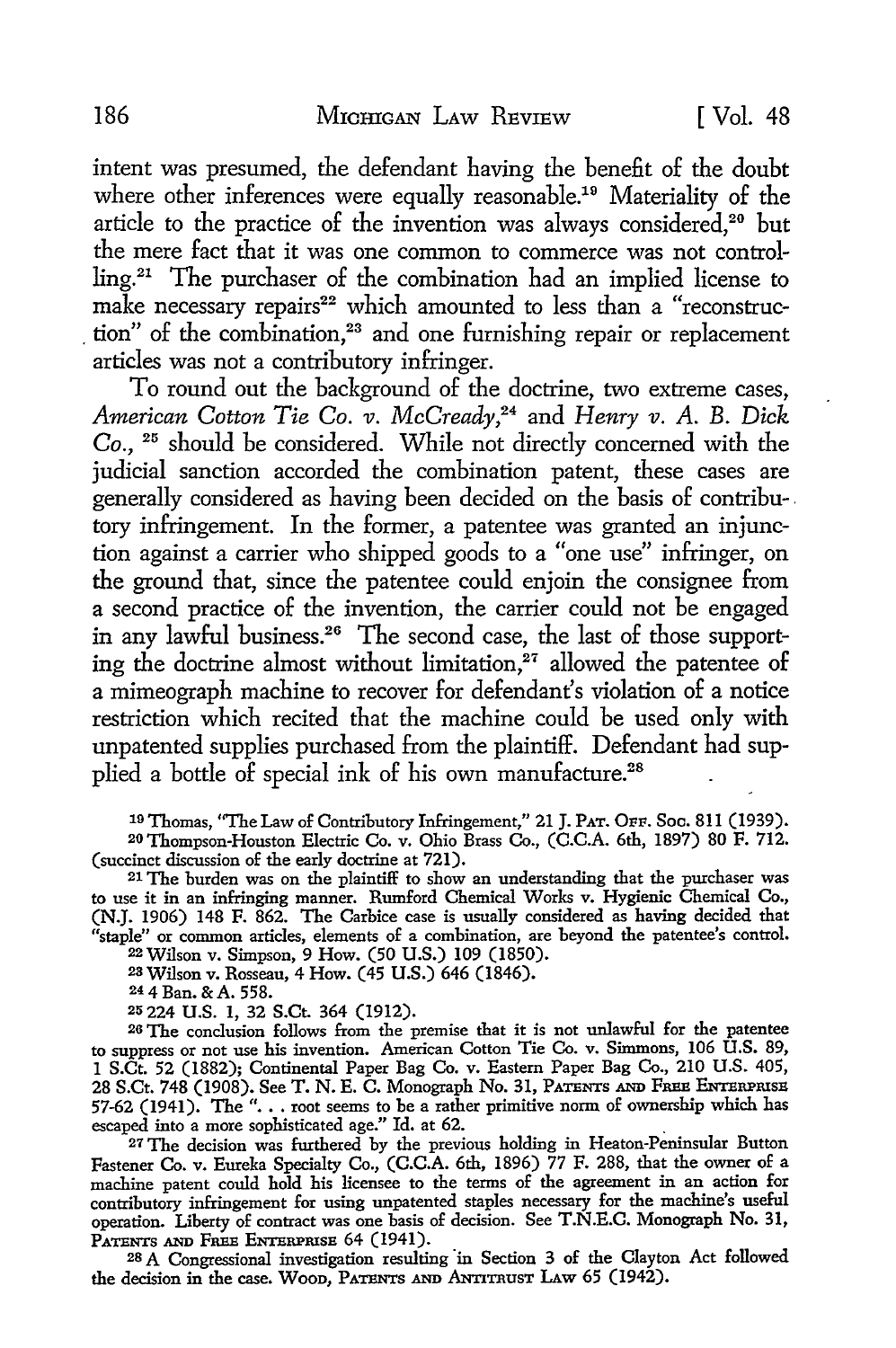It is not difficult to understand why the courts were so willing to extend the scope of the combination patent monopoly beyond the language of the statute. A combination by its inherent nature may be impossible to manufacture and sell as a complete unit, thus thwarting the patentee in taking the most direct means of protecting his legal monopoly. For example, take the patent involved in the *Carhice29*  case concerning a refrigeration transportation package using dry ice as a refrigerant. In such a situation the remedy afforded the patentee, should he decide to proceed with his right, is unsubstantial: $3\delta$  he may sue the individual infringers who conceivably might number thousands. Licensing and the exaction of royalties based on usage are often impractical because of the difficulty in measuring the extent of the use. An example is a phonograph needle and record combination.<sup>31</sup> The legislature having granted the patentee a right, ultimately of little value in a particular instance, the courts were willing to redefine that right by providing an effective remedy against the contributory infringer. From the beginning the patent system has sought to "promote the Progress of Science and Useful Arts"<sup>32</sup> by private remuneration<sup>33</sup> to the inventor<sup>34</sup> consistent with the public welfare.

#### II

#### JUDICIAL EROSION

### *A. Perishable, Active and Passive Elements*

The owner of a patented combination was always at liberty to maintain reasonable repairs and replace parts which the patentee might reasonably expect to wear in a short period of time. By the same token the supplier of the repairs or replacement parts was not liable in such

29 Carbice Corp. of America v. American Patents Development Corp., 283 U.S. 27, 51 S.Ct. 334 (1931). The case is discussed infra, p. 191.

30 For a discussion of remedies available to the patentee, assuming the right to bring suit, see Wiles, "Joint Trespasses on Patent Property," 30 A. B. A. J. 454 (1944). Such a suit is considered to be not without value. Id. at 454.

31 Leeds & Catlin Co. v. Victor Talking Machine Co. (No. 2), 213 U.S. 325, 29 S.Ct. 503 (1909).

32 U.S. Const., Art. I, §8, cl. 8.

33 In considering whether to adopt a premium or a patent system, it was assumed that the inventor's rights were to be "purchased." T. N. E. C. Monograph No. 31, PATENTS AND FREE ENTERPRISE 25 (1941).

34 More objection has been raised against the ultimate recipient of the bounty than whether there should be a recipient. "As the assignee, the corporation claimed 'the exclusive right' of the 'sole and true inventor' .... [and] substituted the pursuit of gain for 'the progress of the useful arts' which the grant was intended to serve." T. N. E. C. Monograph No. 31, PATENTS AND FREE ENTERPRISE 49 (1941). Query whether corporations discriminate unsubstantially in favor of their "hired research technicians."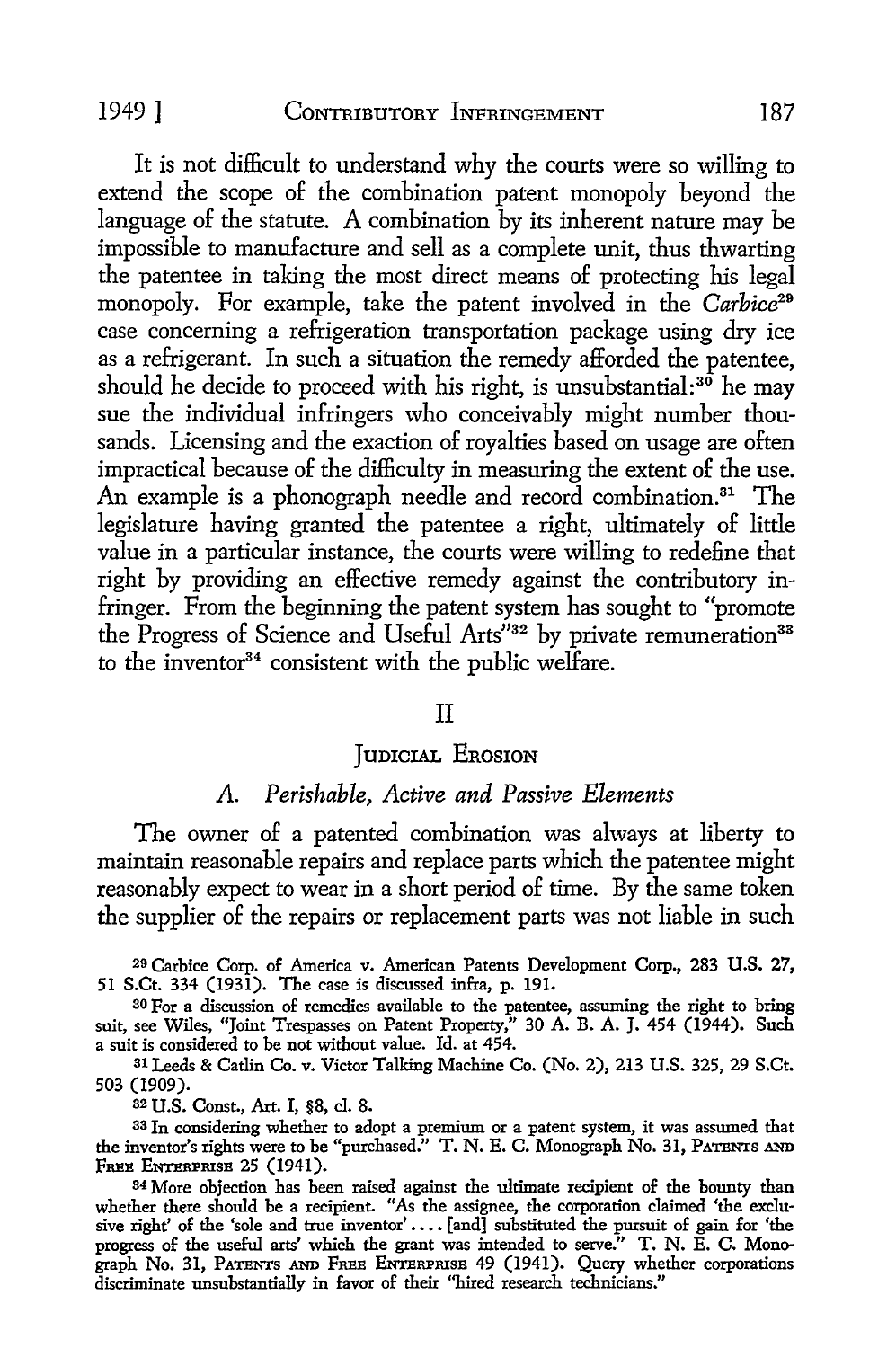a case for contributory infringement-there being no infringement.<sup>35</sup>

In 1894 this limitation was further extended by the decision of the Supreme Court in *Morgan Envelope Co. v. Albany Perforated Wrapping Paper Co.*<sup>36</sup> There the plaintiff, assignee of three patents, two of which related to a "combination of ... a paper roll ... with a mechanism for the delivery of the paper to the user in an economical manner . . . ," brought suit against a supplier of paper who was alleged, among other offenses, to have sold rolls to owners of the patented combination for use therein. The Court, in holding no contributory infringement, gave cognizance to cases where relief had been granted against sales of one element of a combination where the intention was that it should be used with other elements constituting the complete invention, but it stated that the doctrine had no application where the alleged infringing article was one " $\ldots$  of manufacture perishable in its nature, which it is the object of the mechanism to deliver, and which must be renewed periodically whenever the device is put to  $n$ se $"37$ 

Armed with the two defenses, the Leeds and Catlin Company sold phonograph records to owners and users of Victor talking machines which had been protected under a combination patent comprising two elements, a disc sound record and a reproducing stylus. The Victor Company brought suit for contributory infringement. Balancing the record purchaser's interest in exercising his right to use and repair with the patentee's right to proceed against a manufacturer or vendor of elements designed for use in the patented combination, the Court allowed recovery, first, because the lower court had held the records unperishable, and second, because the record was an "active" element in the invention.38 "To confound its [the record's] active cooperation with the mere passivity of the paper . . . is not only to confound essential distinctions made by the patent laws, but essential distinctions between entirely different things . . . . "39

Of two classes of repair or replacement elements, those upon which the machine operates and which must be renewed periodically whenever it is put to use and those which, although renewable periodically, actively cooperate with the remaining elements of the machine

<sup>35</sup> Supra, notes 22 and 23.

<sup>36</sup>152 U.S. 425, 14 S.Ct. 627 (1894).

<sup>37</sup>Id. at 433. 88 Leeds & Catlin Co. v. Victor Talking Machine Co. (No. 2), 213 U.S. 325, 29 S.Ct. 503 (1909).

<sup>30</sup> Id. at 325.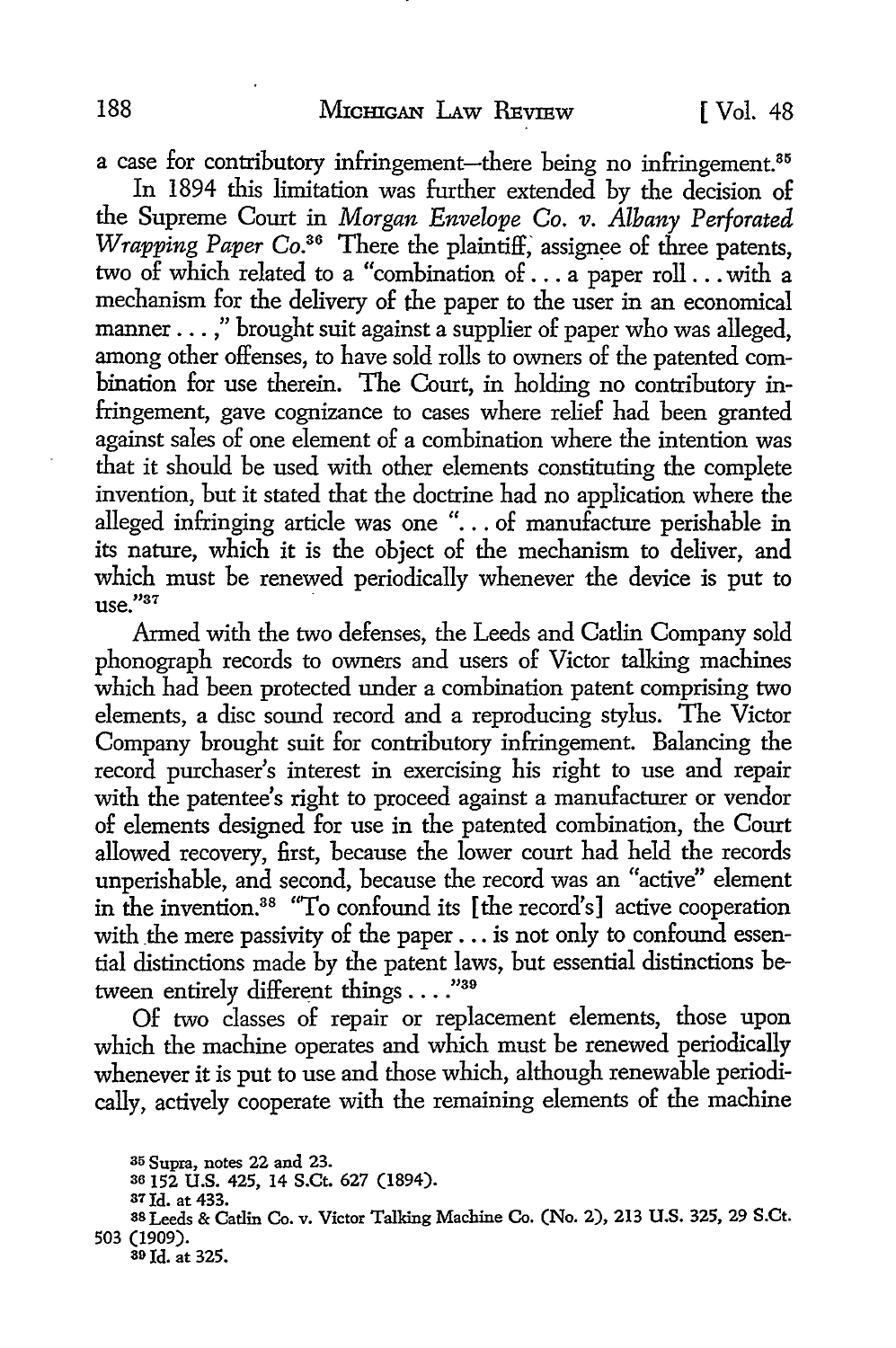in the performance of its function, contributory infringement was limited in application to the intended "infringing" supply of the latter.<sup>40</sup> While the distinction made is probably without much significance, especially to a doubtful would-be supplier,<sup>41</sup> the Court, by creating it, left it open in future instances to adjust the patentee's clamor for monopoly with the public interest in the free supply of unpatented elements which go *to* make up patented combinations.

# B. *Scope of Claims, Staple Products and Patent Misuse*

Section  $3$  of the Clayton Act,<sup>42</sup> aimed, among other things, at providing a remedy against the evils of the tying clause, makes it unlawful to:

"... make a sale or contract for the sale of goods, wares, merchandise, machinery, supplies or other commodities, whether patented or unpatented . . . on the condition, agreement or understanding that the ... purchaser thereof shall not use or deal in the goods, ... supplies or other commodities of a competitor or competitors of the ... seller, where the effect of such ... agreement ... may be to substantially lessen competition or tend to create a monopoly... $"$ 43

In the *Motion Picture Patents Co.* case,<sup>44</sup> the Court found it unnecessary to imply more from the statute than the "most persuasive expression of the public policy of our country," holding invalid, on other grounds, a patent license restriction limiting usage. Until recently,<sup>45</sup> violation of the anti-trust laws has not been held a defense *to* a patent infringement suit, direct or contributory. The case is important not only because the two arguments supporting the *Dick* decision-liberty of contract and suppression-were outmoded by the Court and that holding expressly overruled, but because the Court went back *to* the parent patent statute *to* redefine the patent right. Plaintiff and his licensee, owners of a patent for improvements in motion picture machines,

42 38 Stat L. 730 (1914), 15 U.S.C.A. (1941) §12 et seq. Supra, note 28.

<sup>44</sup> Motion Picture Patents Co. v. Universal Film Mfg. Co., 243 U.S. 502, 37 S.Ct. 416 (1917). This was not a contributory infringement situation since the films were neither patented themselves at the time of the suit nor an unpatented element of the patent in question, hence there could be no direct infringement.

45 WOOD, PATENTS AND ANITTRUST LAW 37 (1942). Note 57, infra.

<sup>40 40</sup> YALE L. J. 1328, 1329 (1931).

<sup>41 &</sup>quot;The whimsical and subjective character of the distinction is indicated by its use in permitting the supply of a paper registering dial used in a patented watchman's time clock and renewable every twenty-four hours, while prohibiting the supply of stencil cards made of cardboard and used with a patented addressing machine." Id. at 1330 (citing cases).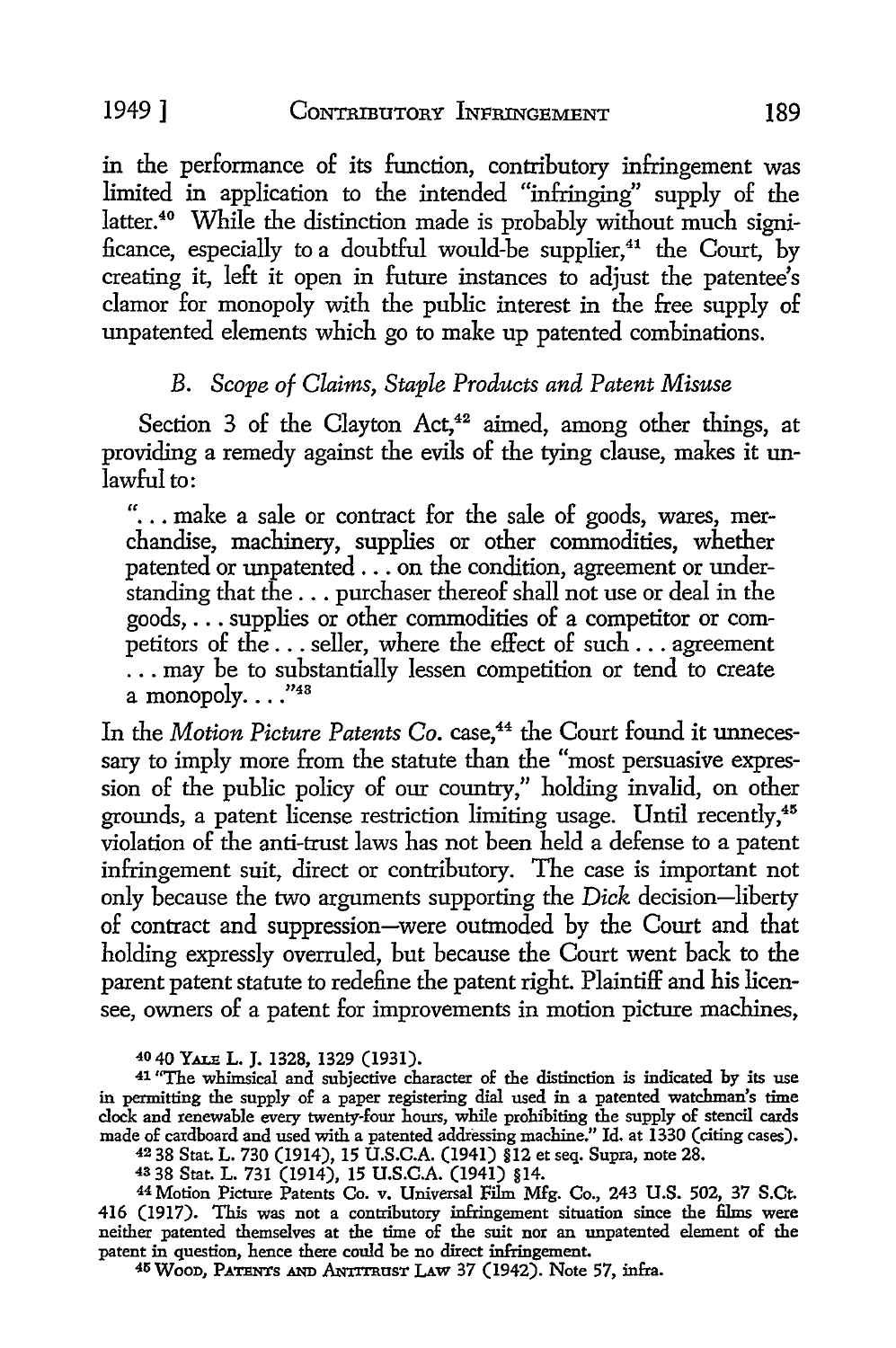sued a film supply company for contributory infringement,<sup>46</sup> the latter having supplied films to plaintiff's lessee for use in the machine. The lessee had used the films contrary to an express license plainly stated on a plate fixed to the machine. The Court limited the patent monopoly to the claims of the patent supported by the statutory right to exclusive use. Since there was nothing in the claims about films, restrictions on their usage related to the use of an unpatented article. Freed from the cloak of the patent laws, such a restriction was subject to the general law of property.47 Justice Clark was of the opinion that this restriction was one which would "give to the plaintiff . . . a potential power for evil over an industry ... ," and hence struck it down because, if sustained, "it would be gravely injurious to the public interest, which ... is more a favorite of the law than is the promotion of private fortunes."<sup>48</sup> A ready analogy was found in a decision<sup>49</sup> construing the exclusive right to vend as meaning "to vend but once." As both rights sprang from the same source,<sup>50</sup> though the patentee might lawfully suppress his invention from public use, once he "consented to use it himself or through others, such use immediately fell within the terms of the statute," and consequently any restriction was limited to the use described by the claims. Justice Holmes dissented on the theory that the greater includes the lesser,<sup>51</sup> but it is quite probable that he later accepted the view of the majority when faced with a similar situation involving a combination patent eight years later.<sup>52</sup>

After 1917 it was no longer true that "if the right of use be confined by a special restriction, the use not permitted is necessarily reserved to the patentee," the right being deductible from the nature of the patent monopoly.<sup>53</sup> It was possible, however, for a combination patentee to protect himself from the decision in the *Motion Picture* case by taking two simple precautions: including all the unpatented elements of the combination in his claims, and not granting

46 The court called it joint infringement. Motion Picture Patents Co. v. Univ. Film Mfg. Co., 243 U.S. 502 at 505, 37 S.Ct. 416 (1917).

47 Keeler v. Standard Folding Bed Co., 157 U.S. 659, 15 S.Ct. 738 (1894).

48 Motion Picture Patents Co. v. Univ. Film Mfg. Co., 243 U.S. 502 at 519, 37 S.Ct. 416 (1917).

49 Bauer & Cie v. O'Donnell, 229 U.S. 1, 33 S.Ct. 616 (1912).

<sup>50</sup>46 Stat. L. 376 (1930) §4884, 35 U.S.C.A. §40.

51 "Generally speaking the measure of a condition is the consequence of a breach, and if that consequence is one that the owner may impose unconditionally, he may impose it conditionally upon a certain event." 243 U.S. 502 at 519, 37 S.Ct. 416 (1917).

52 *"As* his [Holmes] strokes came into place the distinction between *Albany Paper*  and *Leeds and Catlin* is obliterated and tacitly he accepts the decision in *Motion Picture*  Patents against which he had rebelled." T.N.E.C. Monograph No. 31, PATENTS AND FREE ENTBRPRISB 68 (1941). 53 Henry v. A. B. Dick Co., 224 U.S. 1 at 24, 32 S.Ct. 364 (1911).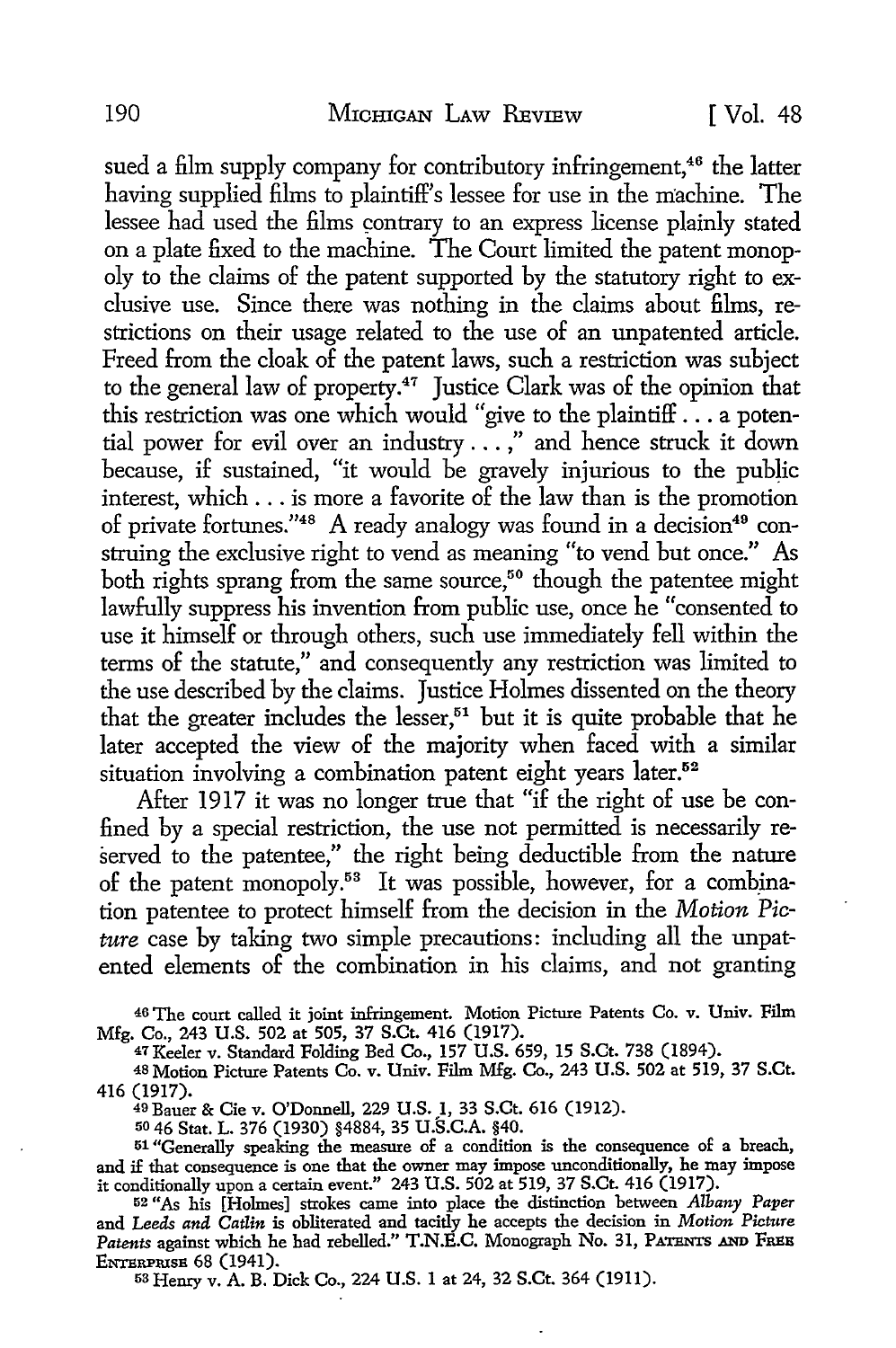express licenses relating to the use of other products outside the combination which the court could hold illegal and unenforceable. This done, the lower federal courts would allow the patentee to derive profits from his invention in the simplest manner-by controlling the unpatented elements used in combination by use of the action for contributory infringement. 54

In *Carbice Corporation of America v. American Patents Development Corporation*, <sup>55</sup> the plaintiff and his exclusive licensee sued a supplier of dry ice who had furnished that substance to users of plaintiff's patented transportation package which consisted of "a protective casing of insulating material having packed therein a quantity of frozen carbon dioxide in an insulating container and a quantity of freezable product ... arranged so that said frozen carbon dioxide is less accessible for exterior heat than said freezable product."56 Plaintiff licensee did not manufacture the container, nor did it license others to do so, but rather it depended for its source of revenue upon an invoice statement accompanying each sale of Drylce to the effect that "Drylce cabinets ... shall be refrigerated or used only with Drylce." The Court said the *Motion Picture* case was indistinguishable and that whether the unpatented refrigerant was a "necessary" or "unperishable" element was a distinction without legal significance. However, the doctrine of contributory infringement was recognized,<sup>57</sup> but recovery was denied because the patent was used as an instrument for restraining trade-a practice condemned under the Sherman Act. In order to recover, plaintiff must not seek to "derive his profits ... from the unpatented supplies with which it [the invention] is used."58

Eight years later in the *Leitch* case<sup>59</sup> the Court granted certiorari to determine whether the owner of a process patent may, by suit for contributory infringement, suppress competition in the sale of unpatented material to be used in practicing the process. So phrased, the

54 For a citation of cases see Mathews, "Contributory Infringement and the Mercoid Case," 27 J. PAT. OFF. Soc. 260 (1945).

55 283 U.S. 27, 51 S.Ct. 334 (1931).

56 Claim 6. Id. at 29.

57 "The case at bar is wholly unlike Leeds & Catlin v. Victor Talking Machine Co." Id. at 34. It may be pointed out, however, that unlike the Motion Picture case, this was a contributory infringement situation. The unpatented element was sold by defendant to a third party who did infringe. The analogy between extra patent control secured by use of the tying clause, and control over unpatented elements of a combination by use of the action for contributory infringement is apparent. Infra, Part III.

58 In a footnote the Court stated, "In such cases, the attempt to use the patent unreasonably to restrain commerce is not only beyond the scope of the grant, but is also a direct violation of the Anti-Trust Acts." Id. at 34.

59Leitch Mfg. Co. v. Barber Co., 302 U.S. 458, 58 S.Ct. 288 (1938).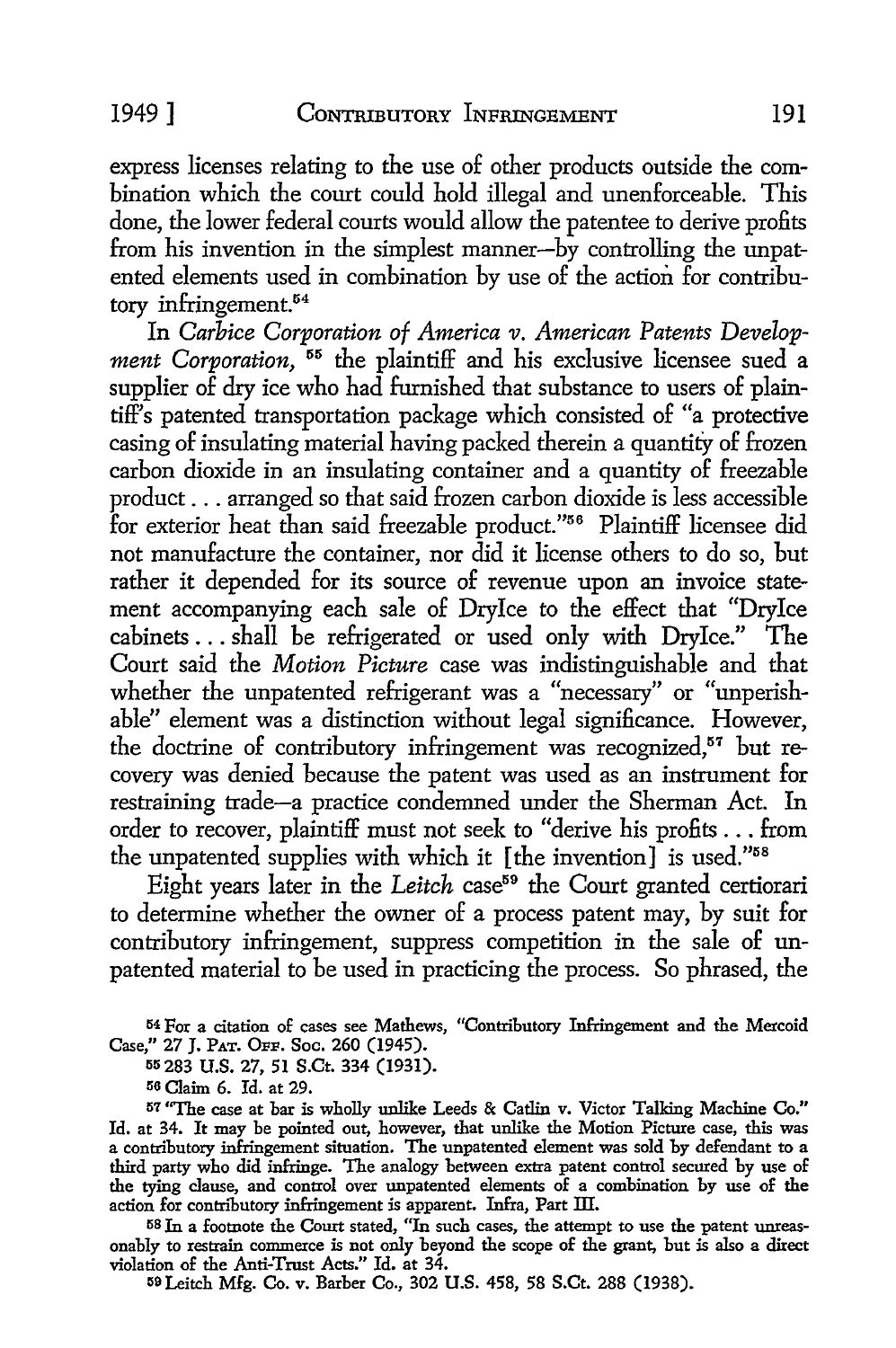answer, of course, was no.<sup>60</sup> Again the patentee, as in the *Carbice* case, did not practice the invention or license others to do so, but refrained from sueing as contributory infringers those who purchased unpatented materials from it. In holding the *Carbice* rule applicable, the Court said that whether an attempt was made ''by contract or notice, or otherwise to expand the patent monopoly by limitations," was without legal significance. Relief was denied on the "... broad ground that the owner of the patent monopoly, ignoring the limitation 'inherent in the patent grant,<sup>'61</sup> sought by its method of doing business to extend the monopoly to unpatented material used in practicing the invention."62 Unfortunately, Justice Brandeis twice referred to monopolistic control of staple articles of commerce, and, in plowing under one distinction, overturned another.<sup>63</sup>

Chief Justice Stone was next to clarify the limits of the counter doctrine, and in an action for direct infringement<sup>64</sup> held that plaintiff's conduct barred recovery. The issue was tried solely on the question of equitable jurisdiction, 65 and although the defendant was assumed to have infringed the patented salt tablet vending machine, the plaintiff could not obtain relief "until it is made to appear that the improper practice [ control over unpatented salt tablets] has been abandoned and that the consequences of the misuse of the patent have been dissipated."<sup>66</sup> Well aware that the doctrine of "unclean hands" is applicable only to the particular transaction which raises the equity, the Chief Justice stated that where the maintenance of suit concerns a matter of public interest, a different rule is to be operative. The defendant need not be a competitor nor indeed need not even show injury to himself as a result of plaintiff's misuse of the patent. Successful maintenance of an infringement suit, itself persuasive to the public of the patent's validity, when coupled with the patentee's course of conduct, sufficiently thwarts the public policy underlying the patent grant. While not expressly recognized in the instant case, to allow

60 Id. at 463. The Leeds & Catlin case was still recognized as law however.

61As redefined by the Motion Picture case, 243 U.S. 502, 37 S.Ct. 416 (1917).

62 Leitch Mfg. Co. v. Barber Co., 302 U.S. 458 at 463, 58 S.Ct. 288 (1938).

63 The questionable significance of such a distinction is apparent when one considers films as "staples" but records as not. Contra: Thomas, ''The Law of Contributory Infringement," 21 J. PAT. OFF. Soc. 811 at 840 (1939); 39 ILL. L. REv. 55 (1944).

64 Morton Salt Co. v. Suppiger Co., 314 U.S. 488, 62 S.Ct. 402 (1942).

65 The Circuit Court of Appeals for the Seventh Circuit remanded the case to the District Court for a further inquiry into the circumstances to determine if plaintiff had violated article 3 of the Clayton Act.

66 Morton Salt Co. v. Suppiger Co., 314 U.S. 488 at 493, 62 S.Ct. 402 (1942).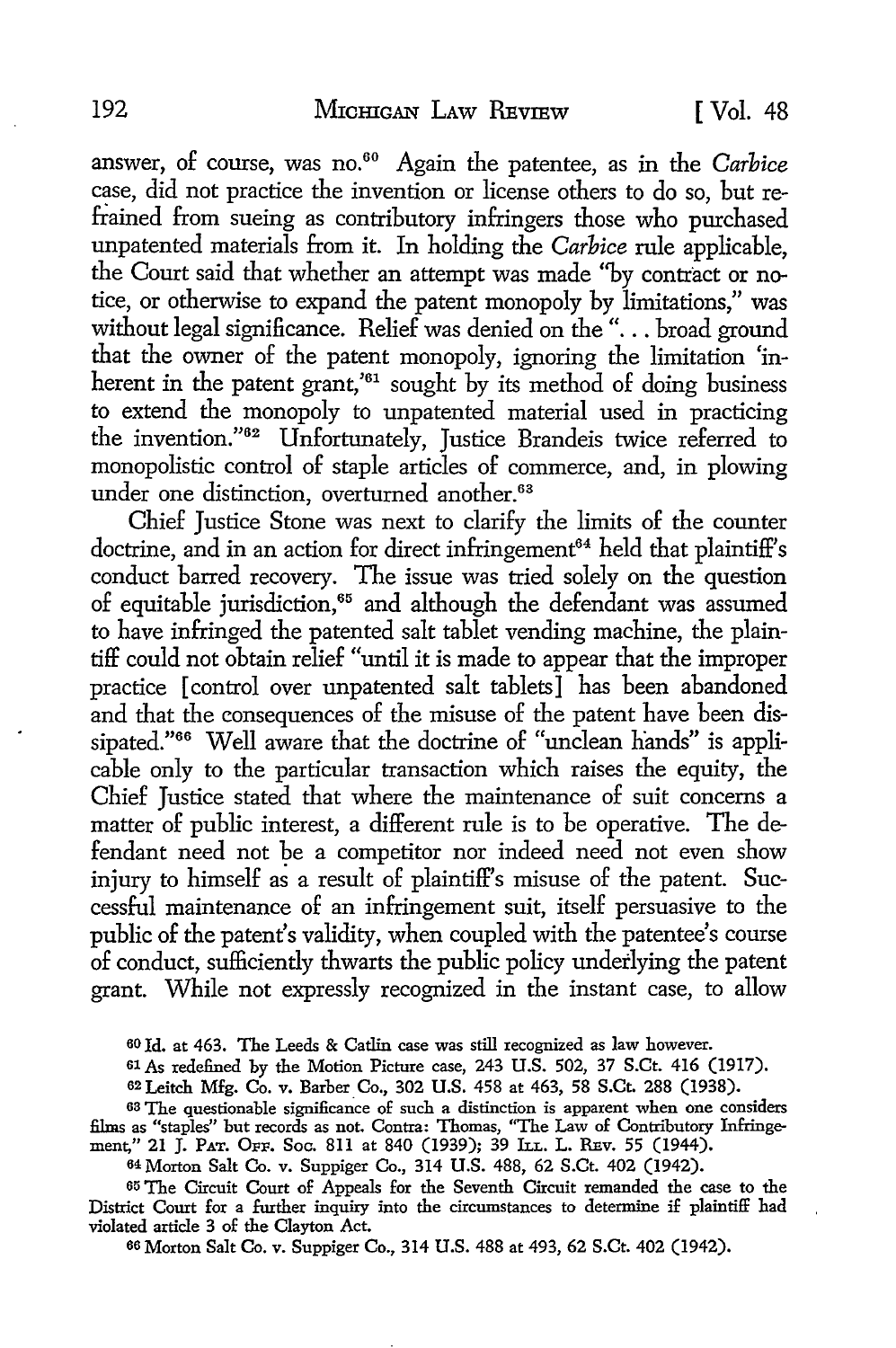an injunction for direct infringement would also serve to support plaintiff's illegal monopoly.67 For example, if the owner of a method patent is allowed to enjoin the buyer of the unpatented article, instead of the supplier, the misuse doctrine could be circumvented.<sup>68</sup>

That the tort of contributory infringement has been at least redefined is aptly illustrated by the holding of the first of the *Mercoid*  cases. 69 Mid-Continent Investment Company and its exclusive licensee, Minneapolis-Honeywell, brought suit against the Mercoid Company for contributory infringement by the latter in supplying an essential element7° to the users of Mid-Continent's combination patent. Both Minneapolis-Honeywell and Mercoid were manufacturers of the element, a thermostatic stoker switch, but only the former had been licensed by the patentee to make, use, and sell the invention. Royalties were computed on the basis of switches sold for use in the -combination. Justice Douglas, writing the majority opinion, $71$  held that, the patent being for a combination, any contract relating to only one element was beyond the policy of the patent law and lay in a domain where the "anti-trust acts or other laws not the patent statute define the public policy." He went further to say that the protection given the record in the *Leeds and Catlin* case was inconsistent with this opinion, and that the rule of that case must "no longer prevail against the defense that a combination patent is being used to protect an unpatented part from competition."<sup>72</sup> Thus, the "result of this decision, together with those which have preceded it, is to limit substantially the doctrine of contributory infringement."<sup>73</sup> Justice Frankfurter was of the opinion that the case presented merely a typical *Carbice* situation and that it was unnecessary to upset an idea which had been "woven into the fabric of our law and has been part of it for now more than seventy years."74

67 It should be recognized that this argument is 180 degrees out of phase with that of the court in Wallace v. Hohnes, (D. C. Conn. 1871) F. Cas. No. 17,100.

<sup>68</sup>American Lecithin Co. v. Warfield Co., (C.C.A. 7th, 1939) 105 F. (2d) 207; cert. den. 308 U.S. 522, 60 S.Ct. 292 (1939).

69 Mercoid Corp. v. Mid-Continent Investment Co., 320 U.S. 661, 64 S.Ct. 268 (1944).

<sup>70</sup>The ''heart of the invention." Id. at 667.

<sup>71</sup> In regard to the opinion, a comment by Professor Waite in 42 MICH. L. REV. 915 (1944) states: ''Four of the seven opinions·clearly express intent to promulgate a new rule of law; two deny that intent; one is indefinite; and the purpose of the Court as a whole is

<sup>72</sup> Mercoid Corp. v. Mid-Continent Investment Co., 320 U.S. 661 at 668, 64 S.Ct. 268 (1944).

 $78$  Id. at 669. 74 Id. at 677.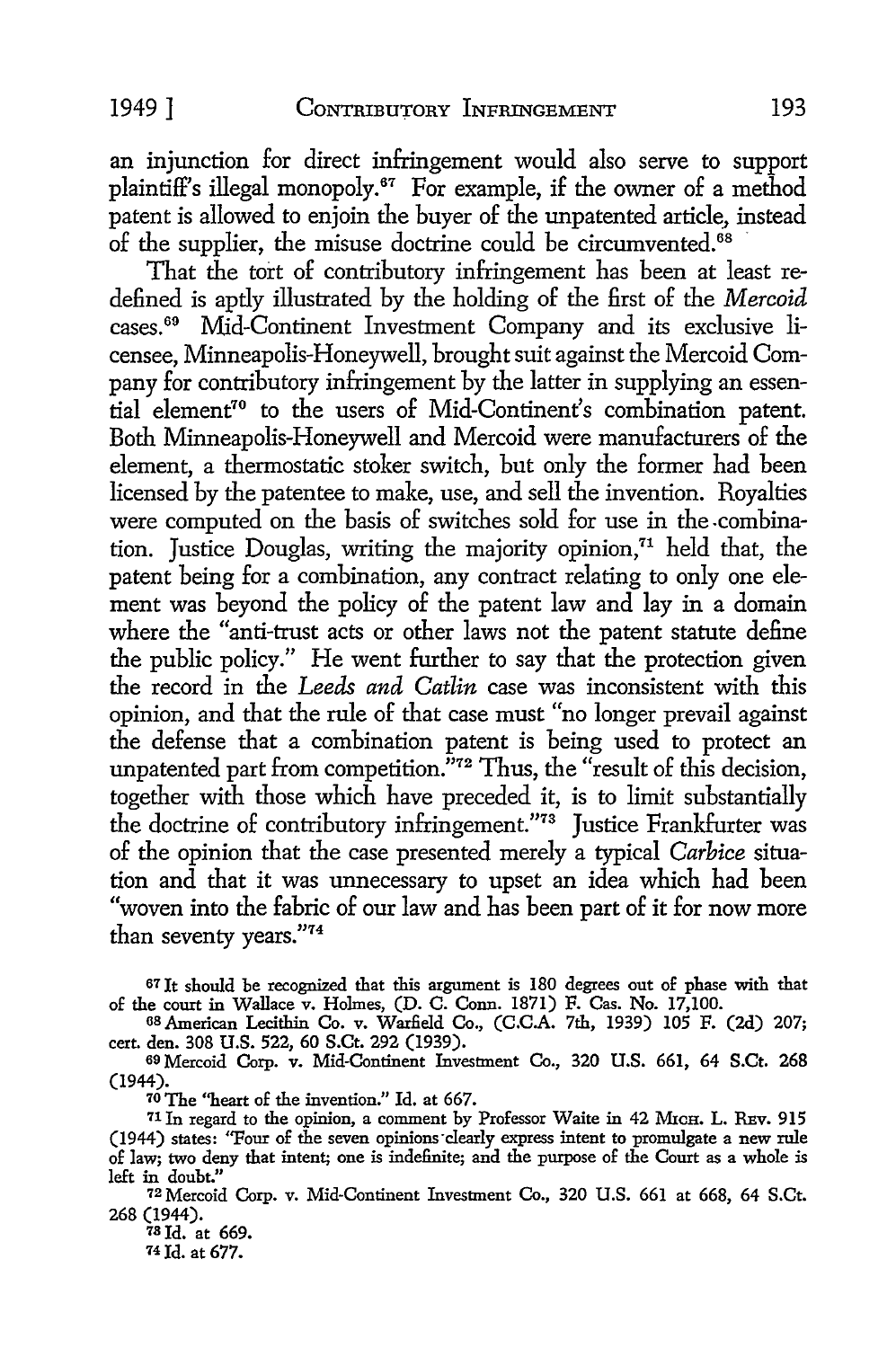## REMEDY, RIGHT AND ANTITRUST

In the seventy-three years which have elapsed since the doctrine of contributory infringement was first particularized and applied in *Wallace v. Holmes, one fact has become relatively certain. The inabil*ity of the patentee to secure economic gain from his combination unless he can control the elements-the basis of that decision-has been countered and overturned in favor of a policy which limits the use of legal process in securing a private extra patent monopoly. In the *Mercoid* case the stoker switch was useful only in the combination, and by the earlier cases, proof of that without more would entitle plaintiff to recovery. Defendant's sale was formerly a wrong against plaintiff's property rights.75 It is plausible to say that the doctrine has not been abolished but, that the plaintiff's conduct merely may be a new defense to be alleged and pleaded by the defendant. With both parties wrongdoers, the law leaves them where it finds them as it does where both parties are negligent or where they have, in some states, executed a contract on Sunday. The anti-contributory infringement doctrine could thus be supported by a general consideration of public policy only as incidentally expressed by the anti-trust laws. 76

Perhaps the result of the recent Supreme Court decisions has been to deny the patentee the right to bring suit where it appears that the patent has been misused.77 This concept of "inherent limitation in the patent laws" would require plaintiff to allege and prove freedom from such activity in order to obtain relief. Since the main complaint seems to be the plaintiff's conduct,<sup>78</sup> there is much to be said for the

<sup>75</sup> Wood, "The Tangle of Mercoid Case Implications," 13 GEO. WASH. L. REV. 61 (1944). The statement begs the question. In commenting on Justice Roberts' opinion in the Mercoid case Professor Powell has remarked, "It seems monstrous to imply that when Congress as a matter of federal law lays the foundation for a right or condemns any conduct as a wrong, nothing can be done about it by courts without clear warrant in statutory language and legislative history." 57 HARV. L. REV. 900 (1944). It seems equally "monstrous" to say that the Court cannot change its mind. 76 An interstitial judicial extension of the equitable maxim of "unclean hands." Supra,

note 64.

77 Stroco Products, Inc. v. Mullenbach, (D. C. Cal. 1944) 67 U. S. Pat. Q. 168 (act of plaintiff in bringing suit held to be a sufficient showing of misuse-plaintiff did not allege and prove non-misuse). Cf. Bateman, "Should Anti-Trust Penalties or Unenforceability of the Patent Monopoly be Invoked for Misuse of the Patent Grant?" 29 J. PAT. OPP. Soc. 16, 24 (1947).

78 Cf. Wood, "The Tangle of Mercoid Case Implications," 13 GEO. WASH. L. REV. 61 at 73 (1944). ''What the court in effect is saying is that it is not now illegal for one to supply unpatented elements or materials to an infringer, at least where the patentee is in the business of selling parts or supplies to those using the patented invention."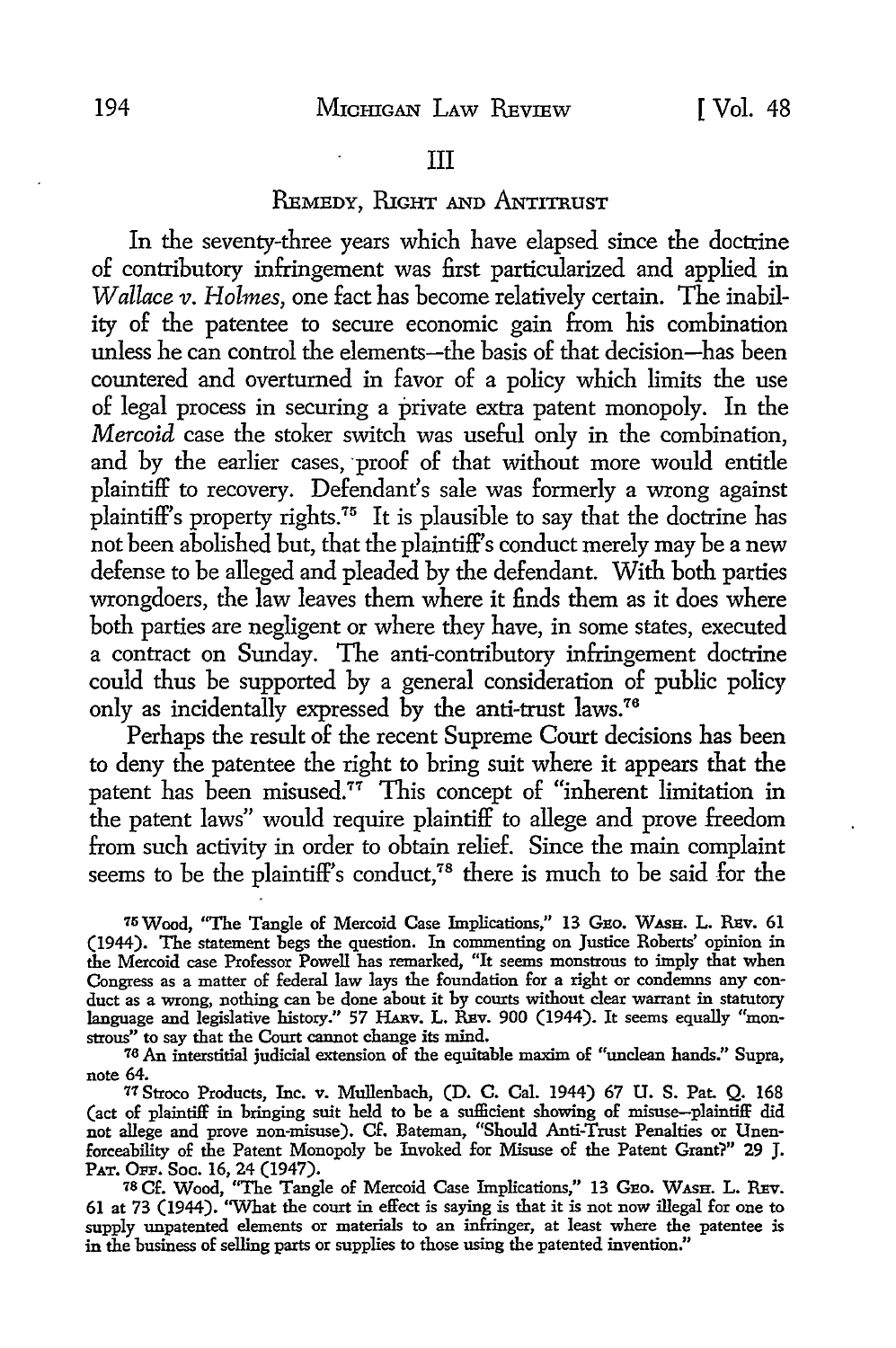1949] CONTRIBUTORY INFRINGEMENT **195** 

idea that the right has been redefined.<sup>79</sup> Here again the role of the anti-trust laws is merely to abrogate a judge-made rule which is no longer supported by the public policy upon which it was conceived.

The second *Mercoid* case,<sup>80</sup> concerned primarily with a price fixing and license agreement, is of significance here because of the following statement of Justice Douglas speaking for the majority:

"The legality of any attempt to bring unpatented goods within the yrotection of the patent is measured by the anti-trust laws not by the patent law. For the reasons stated in *Mercoid v. Mid-Continental Investment Co., supra,* the effort here made to control competition in this unpatented device plainly violates the anti-trust laws, even apart from the price-fixing provisions of the license agreements."<sup>81</sup>

Thus the issue neatly averted by Chief Justice Stone in the *Morton*  Salt case<sup>82</sup> is promptly disposed of. But contrary to the usual Clayton Act cases,<sup>83</sup> the Court made no inquiry into the reasonableness of the restraint imposed or the possible justification for it. Nor did the Court look to the availability of other sources of supply, the extent of the market controlled by the patentee, or the relation of the restraint to the necessity of protecting the good will of the seller. As a consequence, it has been suggested that the two cases taken together stand for the principal that the patent grant, whether or not in direct conflict with the policy of the anti-trust laws, is at least an exception to them. The monopolistic right of the patentee, it is said, is thus to be narrowly defined and is not to be extended beyond the express language of the statute. When the patentee seeks control outside his lawful grant the courts are not to be open to him. It is unnecessary to inquire into the circumstances of the individual case because, the legal area itself being an exception, anything beyond that must necessarily be illegal.<sup>84</sup>

<sup>70</sup>"It will be appropriate to consider petitioner's right to relief when it is able to show that it has fully abandoned its present method of restraining competition in the sale of unpatented articles and that the consequences of that practice have been fully dissipated." Chief Justice Stone in B. B. Chemical Co. v. Ellis, 314 U.S. 495 at 498, 62 S.Ct. 406 (1942).

80 Mercoid Corp. v. Minneapolis-Honeywell Regulator Co., 320 U.S. 680, 64 S.Ct. 278 (1944).

81 Id. at 684.

<sup>82</sup>Unclean hands extension. Supra, note 64.

83 38 Stat. L. 731 (1914), 15 U.S.C.A. (1941) §3.

<sup>84</sup>Brief for the United States as Amicus Curiae in Mercoid Corp. v. Mid-Continent Investment Co., [320 U.S. 661, 64 S.Ct. 268 (1944)] *passim*; OPPENHEIM, CASES ON FED-ERAL ANTI-TRUST LAWS 487-491 (1947).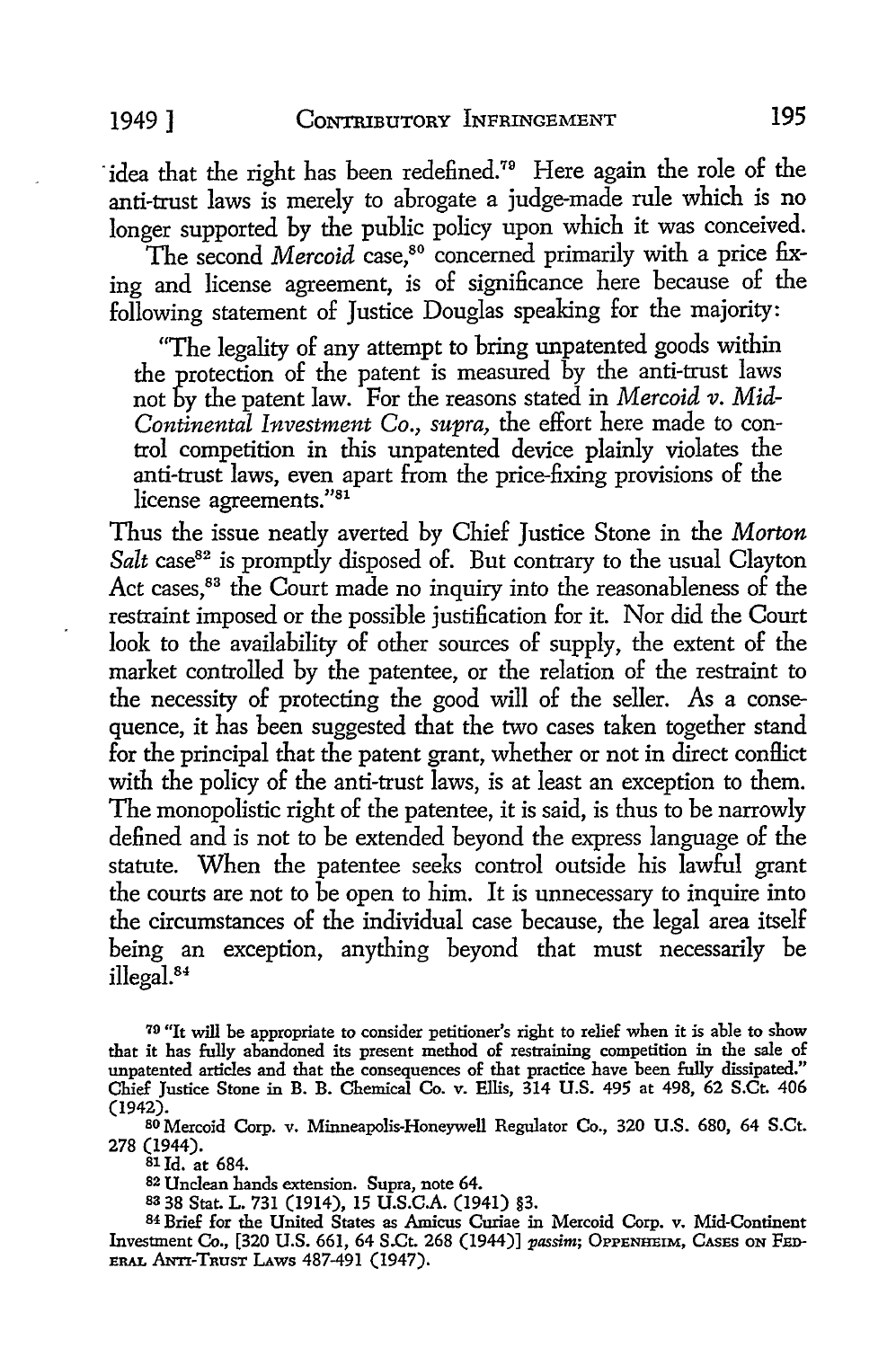#### IV

#### IN PROSPECT

Certiorari was granted in the first *Mercoid* case because of the "public importance of the question presented." An examination of the lower federal decisions since then tends to show only that the courts are reluctant to follow the Supreme Court's mandate,<sup>85</sup> and that in no way has the case settled the problems which have arisen because of the misuse doctrine. It has been held that the action for contributory infringement still lies under proper circumstances;<sup>86</sup> each case is to be treated on its own merits. There is dicta in other cases to the effect that the doctrine has not been abrogated.<sup>87</sup> On the other hand, it has been held that patent misuse is a violation of the Clayton Act <sup>88</sup> or that the mere bringing of the action is sufficient misuse to bar recovery.89 And again, there is dicta to the effect that the doctrine of contributory infringement has been abolished;<sup>90</sup> indeed, the validity of the combination patent has even been questioned in such a situation.<sup>91</sup> In an early decision,<sup>92</sup> the plaintiff had been allowed an injunction because it had convinced the court, during the pendency of the litigation, that its licensing practices had been sufficiently changed so that misuse no longer existed. Since another court has also recognized the misuse defense as temporary,<sup>93</sup> it may be assumed that this view is one more which may be tossed into the hopper of confusion. An interesting decision was *Metalizing Engineering Co. v. Metalizing Co. of America,94* in which the plaintiff was allowed to prevail upon a showing that its license ( 1) allowed the licensee to use the patented process upon paying a fixed monthly charge, (2) allowed the licensee

8515 GEo. WASH. L. REv. 463 (1947).

86 Detroit Lubricator Co. v. Toussaint, (D. C. Ill. 1944) 57 F. Supp. 837.

87 Hall v. Montgomery Ward & Co. and Hall v. Sears Roebuck & Co., (D. C. W. Va. 1944) 57 F. Supp. 430; Girder Corp. v. E. I. Du Pont Nemours & Co., (D. C. Del. 1944) 62 U.S. Pat. Q. 451; Conmar Products Corp. v. Tibony, (D. C. N. Y. 1945) 63 F. Supp. 372; Chicago Pneumatic Tool Co. v. Hughes Tool Co., (D. C. Del. 1945) 61 F. Supp. 767.

88 Landis Machine Ry. Co. v. Chaso Tool Co., (C. C. A. 6th, 1944) 141 F. (2d) 800, cert. den. 323 U.S. 720, 65 S.Ct. 52 (1944).

89 Stroco Products, Inc. v. 'Mullenbach, (D. C. Cal. 1944) 67 U.S. Pat. Q. 168.

90 Lempco Products v. Simmons, (C. C. A. 6th, 1944) 140 F. (2d) 58.

<sup>91</sup>"If, under the circumstances recited, the supplier is not an infringer, is the patentee who integrates a number of unpatented devices into a combination, an inventor?" Judge Simons, id. at 60. [Footnote by the court].

92 Universal Sewer Pipe Corp. v. General Construction Co., (D. C. Ohio 1941) 42 F. Supp. 132.

93 Novadel-Agene Corp. v. Penn, (C. C. A. 5th, 1941) 119 F. (2d) 764. 94 (D. C. N. Y. 1945) 62 F. Supp. 274.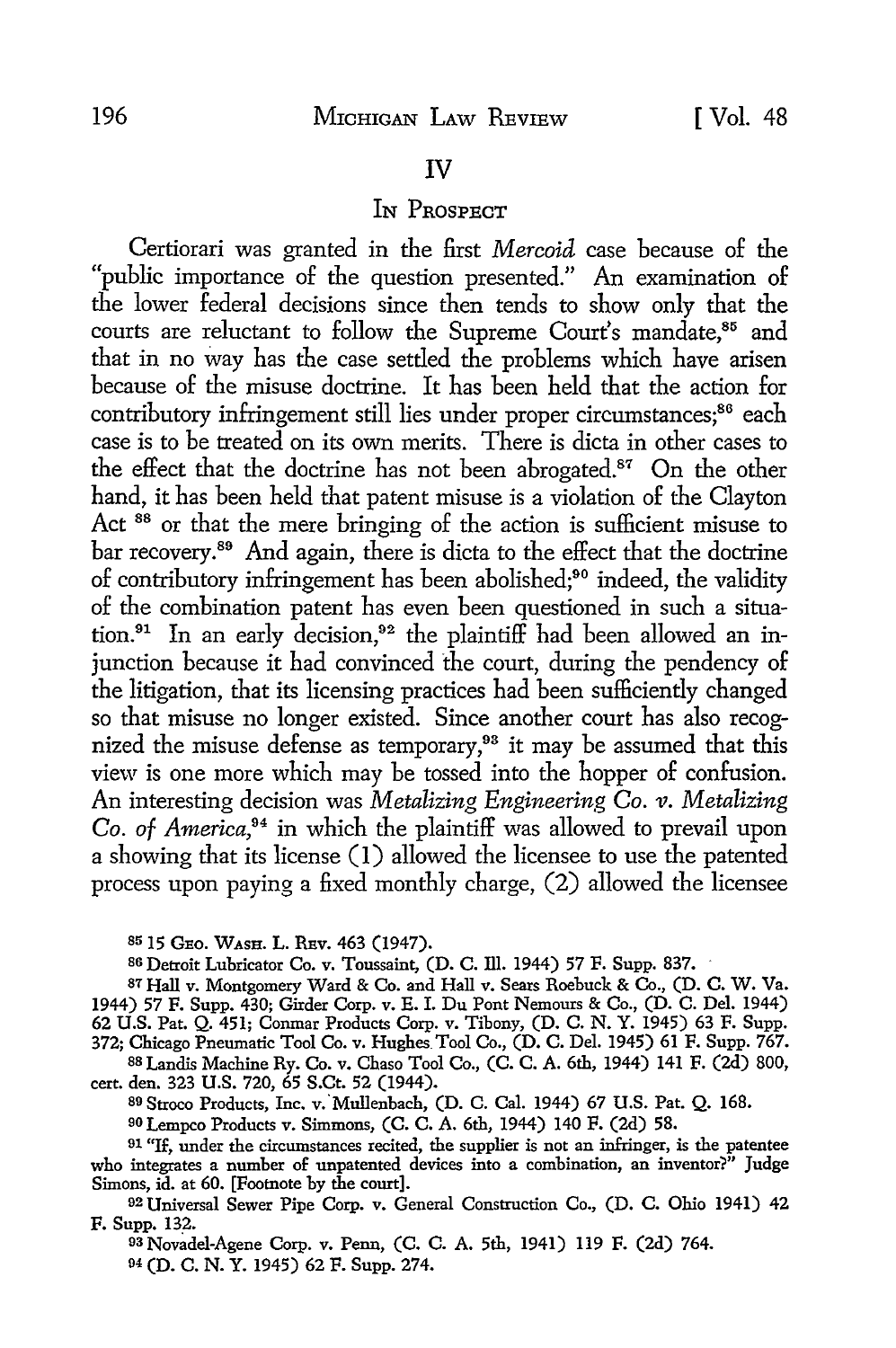to rent one of plaintiff's unpatented machines, (3) but allowed the licensee to use the process on any machine at the prescribed rate provided written application was made.

With the law in such an unsettled state, perhaps the greatest advantage is to be secured by reverting to first principles-examining the policy underlying both of the doctrines, contributory infringement and patent misuse.

It is apparent that not only are the two doctrines antitheses of each other but that any enforcement of the combination patent may be a "misuse." Consider the facts in the first *Mercoid* case. From the plaintiff's standpoint defendant's sale was a direct wrong. The switch had no other use, hence the vendee was sure to use the element in the patented combination and infringe. From the defendant's point of view, allowing the suit for contributory infringement gives the plaintiff a monopoly in unpatentable stoker switches. In short, the greater the wrong of the defendant, measured by contributory infringement standards, the greater the plaintiff's monopolistic control over the unpatentable elements should he be allowed to obtain. It makes no difference whether the plaintiff is seeking to profit from the control of unpatentable elements or whether he manufactures the completed combination and sells it as a unit.<sup>95</sup> Even if the plaintiff makes and sells nothing, deriving his remuneration by licensing others,<sup>96</sup> the same reasoning is applicable, only now one other than the patent owner gets the benefit of the monopoly in the first instance. If the owner can maintain suit for contributory infringement, his manufacturing licensee is insured of monopolistic control in the sale of unpatented elements, and again the greater the wrong of the contributory infringer, the greater the degree of monopoly secured by the action.

This reasoning is not exhausted by its application to contributory infringement. If the plaintiff patent owner can proceed against one who assembles the essential elements of his combination and infringes, by enjoining such infringement, he can indirectly control the purchases of his defendant. If the element has only one use, i.e., in the combination, the plaintiff can effectively destroy the supplier's competition and conceivably establish a monopoly in the unpatented element. Thus, by proceeding against the buyer and directly protecting

<sup>95</sup> Contra: 12 GEO. WASH. L. REV. 345 (1944).

<sup>96</sup> Ibid. Cf. the argument of Judge Magruder concurring in B. B. Chemical Co. v. Ellis, (C. C. A. 1st, 1941) 117 F. (2d) 829 at 838. The element manufacturing licensor can afford to derive less profit from the sale of the element, matching such losses with his royalty receipts, and thus has a market advantage over the licensed manufacturer of the same elements.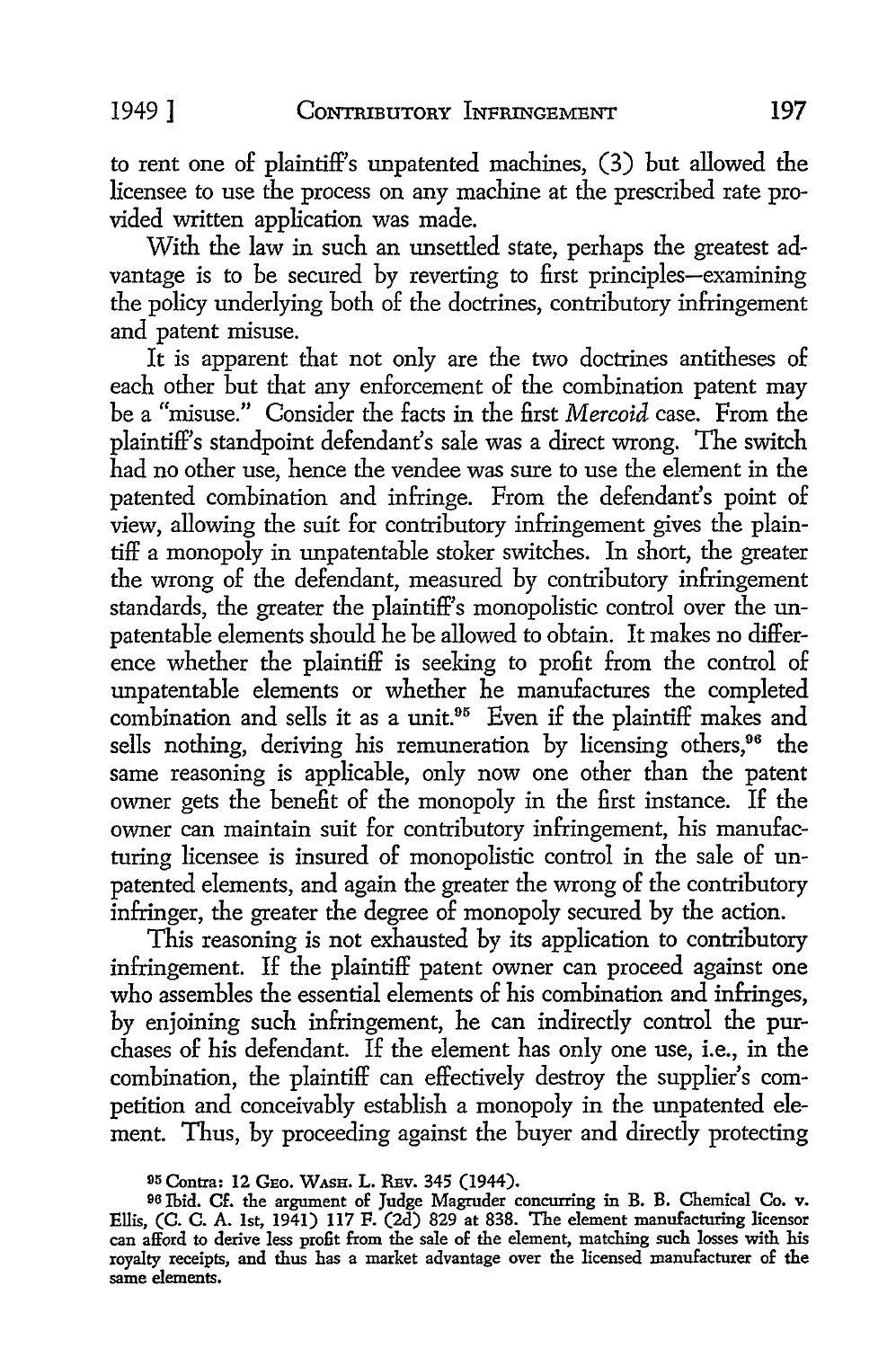his express legal monopoly, the plaintiff necessarily exercises control over the market in the unpatented element. The degree of the plaintiff's control is, of course, defined by the number of uses that exist for the unpatented element. If the uses are many, the supplier may seek to profit from sales that are not contributory, but if the element has but one use, every sale may be blocked.<sup>97</sup>

This monopolistic tendency which arises inherently from the enforcement of the combination patent, whether the action is one for direct or contributory infringement, should be distinguished from any possible positive action the patent owner might take to extend the scope of his patent beyond the limits prescribed by the legislature. Thus, for lack of better terminology, "affirmative" or "positive" monopolistic control shall refer to action taken by the patent owner by separate contract, license, or threat, and "inherent" or "in-bred" monopoly shall refer to the monopolistic control which just naturally arises from the nature of combination patent enforcement.

At the outset, two assumptions were made, namely, that a combination was a proper subject of a patent,<sup>98</sup> and that the legal monopoly of the patent was something other than a "bad" monopoly. Further digression to first principles requires an examination of these two policies which have so far been assumed.

The Supreme Court has recently passed judgment as to the validity of the combination. In Special Equipment Co. v. Coe,<sup>99</sup> the issue presented was whether the patentee could obtain sub-combination claims for the purpose of protecting his combination. Apparently the patentee intended to use them only to block others out of the field. The majority held that where the applicant could show two inventions, one on the sub-combination and one on the complete machine, two combination claims were proper. It was also held that the patentee's purpose in seeking the sub-combination claim was not unlawful, although in that finding three members<sup>100</sup> dissented vigorously. The Court by implication affirmed their earlier decision limiting the doctrine of contributory infringement stating that if the sub-combina-

99 324 U.S. 370, 65 S.Ct. 741 (1945). 100 Justices Douglas, Black and Murphy.

<sup>&</sup>lt;sup>97</sup> Of course, for the plaintiff to secure an absolute monopoly in the unpatented elements, not only would he have to proceed against every element manufacturer, but the element would have to be such that no alternative likeness existed.

<sup>98</sup> Thomas Jefferson may have been the first to question the validity of the combination patent. ''I might build a stable, bring into it a cutting knife to chop straw, a hand mill to grind the grain, a curry-comb and brush to clean the horses, and by patent exclude anyone for evermore using these things without paying me." 13 Jefferson, Works, Liscomb ed., 380 (1903).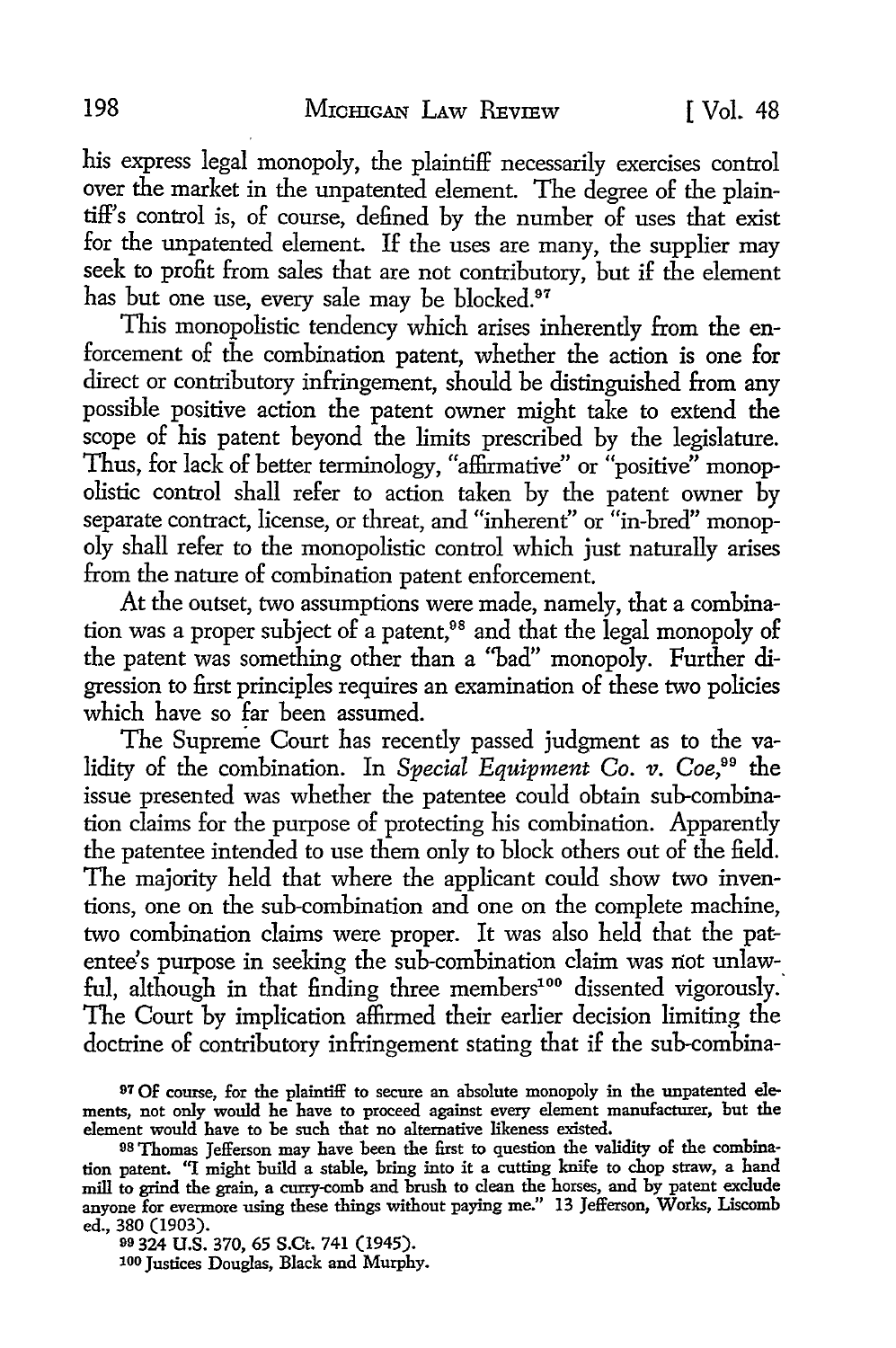tion claim was not allowed, the patentee would have no way to protect that lesser part of his machine.

The duty of "promoting the progress of science and the useful arts" is imposed upon Congress by the Constitution. It must be conceded that the most effective way to do this so far suggested is by providing some sort of special economic advantage to the inventor. When this secondary purpose of the patent statute, private remuneration, runs afoul of the public policy against monopoly, as it does when the combination patentee seeks to benefit from the grant his government has given him, there is no question but that the broader policy should prevail, or at least be the controlling factor. That does not necessarily mean, however, that one source of stimulus to invention should be laid aside *en toto.101* 

The interests of the respective parties involved might be generally summarized as follows:  $(a)$  the public has the right to progress in the useful arts and sciences, and the right to a competitive economy, (b) the inventor has the right to some encouragement from the state and (c) the defendant, supplier or infringer, has the right to a competitive market, either for his sales or for his purchases. With this in mind consider the possible redefinitions of the combination patentee's status as suggested in the last section. The first, misuse as an affirmative defense, emphasizes the patentee's advantage to the detriment of the public policy against monopoly. A more proper balance would require the plaintiff to allege and prove complete absence of what has been defined as affirmative misuse-this to prevent the judicial machinery from being used to thwart the public policy in favor of an unmonopolistic economy. Since affirmative misuse is wholly inconsistent with the express patent grant, there is no objection to holding such conduct a violation of the anti-trust laws, *per se* or otherwise.102 But having eliminated positive monopolistic conduct from the picture, there is no reason why the doctrine of contributory infringement should not be invoked in certain situations. To hold that any extra patent monopoly is in conflict with the anti-trust laws and hence bad without more is both to understate and overstate the problem.<sup>103</sup> The overstatement lies in the consideration that such a rule refuses to recognize that the

1o1 Contra: "Convenience of Patentee Does Not Justify Extension of the Patent Privilege." Brief for the United States as Amicus Curiae, in Mercoid Corp. v. Mid-Continent Investment Co. at 59 [320 U.S. 661, 64 S.Ct. 268 (1940)].

103 Supra, note 84.

<sup>102</sup> See International Salt Co., Inc. v. United States, 332 U.S. 392, 68 S.Ct. 12 (1947). Action by the United States under the anti-trust laws against a machine patent owner for seeking to control unpatented supplies by use of restrictive leasing agreement.